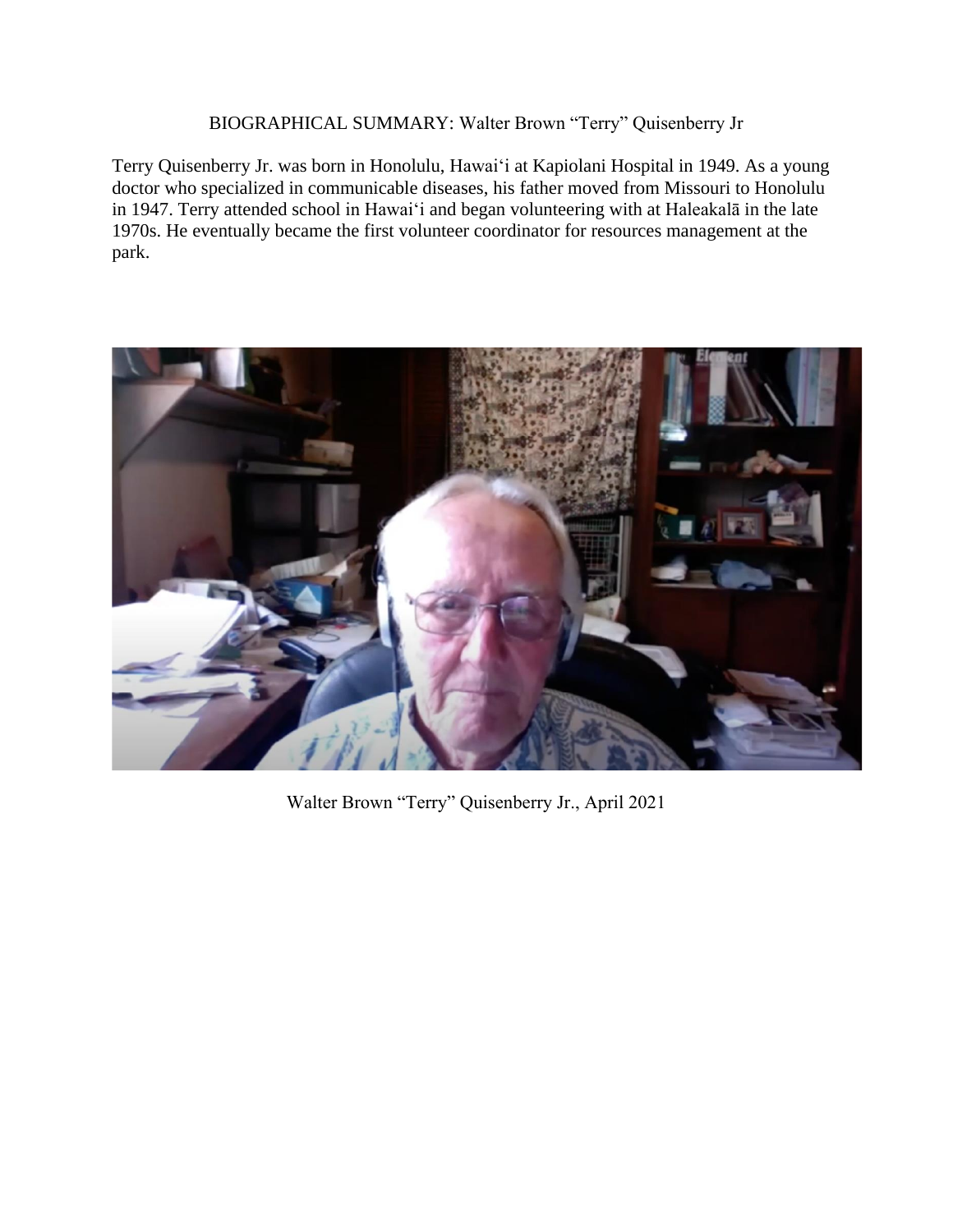## INTERVIEW INDEX: Walter Brown "Terry" Quisenberry Jr

BIOGRAPHICAL INFORMATION [00:00:00 – 00:05:13] Birthplace; parents; move to Hawai'i

INTRODUCTION TO THE PARK [00:05:14 - 00:10:47] First trip to Haleakalā

EDUCATIONAL PROGRAMS [00:10:48 - 00:14:31] Volunteer groups; outreach

FENCING [00:14:31 - 00:40:19] Fence maintenance; brushing; fence design

LAND ACQUISITION [00:40:19 - 00:49:31] Waikamoi preserve; Haleakalā land holdings

PARK FEATURES [00:49:31 – 01:06:38] Key sections; favorite areas; protected places

EAST MAUI WATERSHED [01:06:38 - 01:12:25] Development and establishment of Maui watersheds

PETROGLYPHS AND PICTOGRAPHS [01:12:25 - 01:20:11] Petroglyphs in the park; Nuʻu and Kaʻapahu land holdings

RESOURCE MANAGEMENT AND RECREATIONAL ACTIVITIES [01:20:11 - 01:25:06] Relationship between resource management and recreational management

VOLUNTEERING [01:25:07 - 01:40:53] Programs; tenure as a volunteer coordinator

REFLECTIONS [01:40:53 - 02:11:37] Special moments; contributions; future directions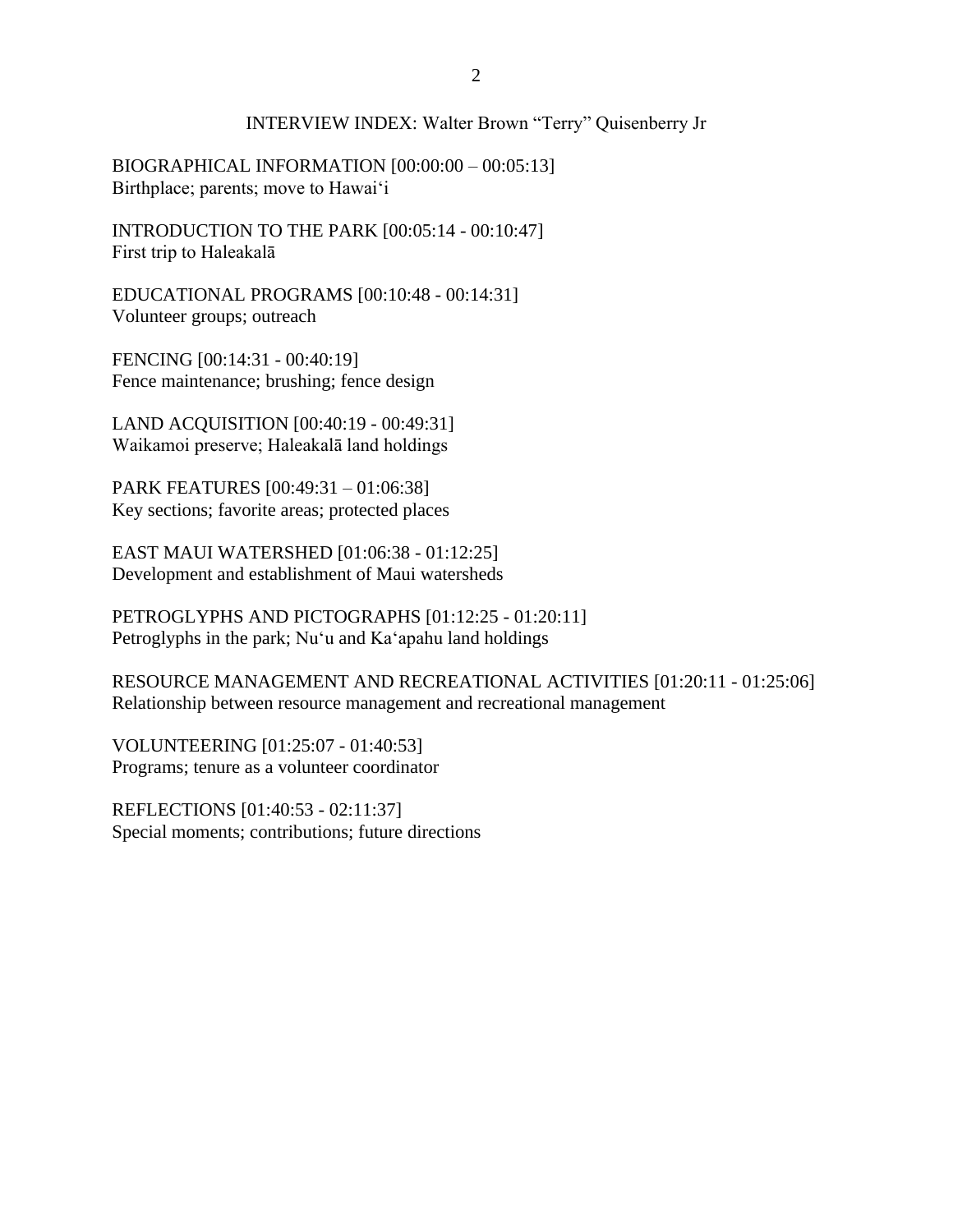## ORAL HISTORY INTERVIEW with Terry Quisenberry (TQ) April 17, 2021 Via Zoom Interviewed by Alana Kanahele (AK)

- AK: So I think to start off, would you mind giving me your full name and where you grew up?
- TQ: My name is Walter Brown Quisenberry Jr. I was born in Honolulu, Hawaiʻi at Kapiolani Hospital in 1949. And I see father's ancestors, mother's ancestors, did you want to [ask about that]?
- AK: Yes, if your family has any connection?
- TQ: We don't have a connection. We are not Hawaiian. My wife's family is Hawaiian. But my father came in 1947 shortly after World War II to help an outbreak of sexually transmitted diseases. He was a young doctor that had been drafted during the war and moved around several different hospitals. He'd become an expert in communicable diseases, and so the job opened up here in Honolulu. And so he came out and liked it and stayed. And so then I was born a couple of years later. And that was how we came to Hawaiʻi. He was from Missouri. The name is English. Maybe going back to German, but that would be a long, long time ago. We're basically Irish, Scots, Cherokee, very small bit of Cherokee.

My mother's family were Mormons from Utah. My grandfather had moved to Los Angeles where they lived and married my grandmother, who was Scots, mostly Scots. So that's my background.

I went to a Mānoa school, we lived in Mānoa and went to another school and several other schools and I eventually graduated from Roosevelt High School. I've lived mostly in Hawaiʻi. I had two years of high school in upstate New York, strangely enough, and that was interesting seeing winter and the whole change there. And I went to a semester of college in Oakland, California, and came back and went to UH So does that cover it?

- AK: Thank you. Yeah, that covers it. Thank you. And would you mind maybe talking a little bit about your first trip to Maui or your first trip to Haleakalā?
- TQ: Well, the first, first trip to Haleakalā I don't remember much of because I was a very small child. I do remember a long, long drive with a friend of ours and going up and seeing the place and being very impressed and I remember the road being a lot more winding than it is now.

And then we moved to Maui in 1975 from Honolulu. And my first trip into the crater was 1978 with some friends who had gotten a cabin, three cabins in a row. We got the grand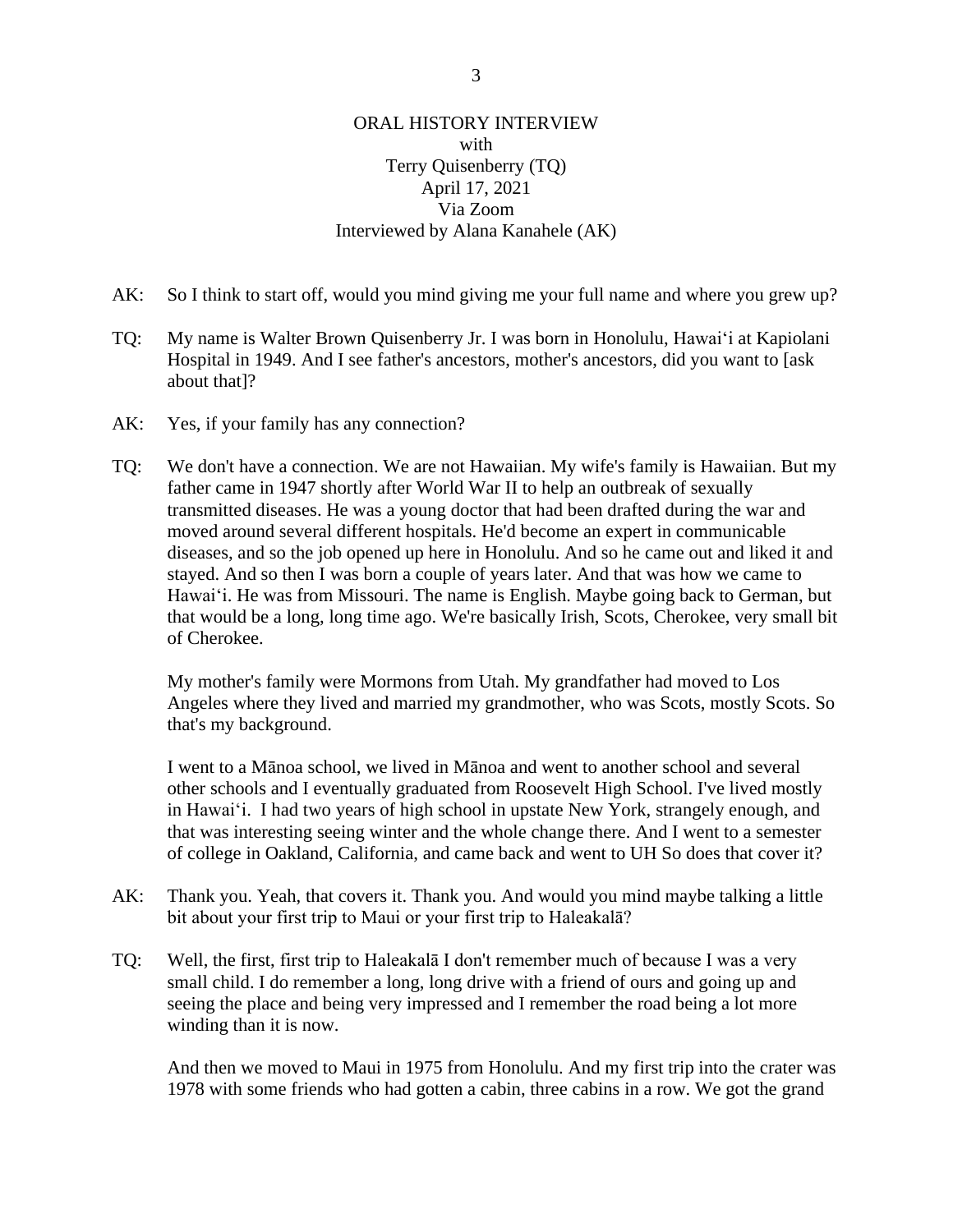slam. We got Kapalaoa, Palikū and Hōlua. So it was a wonderful thing and we were young and vigorous and so it wasn't too hard. And so that was my first trip to Haleakalā and I was so impressed and I was just so kind of in love with the place.

My wife had gotten me started on environmental things, Sierra Club and native plants and that type of thing, and since Haleakalā fit into that so well, I started coming up as a volunteer. And so it was in the late 1970s that I started volunteering at Haleakalā, mostly in weed control, we were doing a lot of pine tree eradication, which is basically pulling them out of the ground, chopping them down and cutting them up, just kind of getting them out from where they invaded from the Hosmer Grove side up on the north boundary. And that was something you could do---it was a day trip type of volunteer project, and so I started doing that.

I was working with Ron Nagata at the time. He was also a volunteer at the time. And as the program, the resources management program had evolved there, Ron was hired as the main person and he started everything going. There's been a lot of volunteer trips and there were places to house the volunteers that would come from Oʻahu. And so they'd come up and they'd chop down pine trees, mostly Monterey pines, just don't stop coming, and so we would spend a lot of time and clear. Just take them out of different areas. And at the same time learning the native plants, learning the ecosystem and the way that they fit it into the ecosystem. So it was a great educational thing.

And eventually, once Ron was on board, he said, "Okay, now you've been organizing volunteers for a while, so why don't we give you a job doing this?"

And so I was the first volunteer coordinator for resources management and we'd worked in a lot of other things to, you know, we helped maintenance too, flying presto logs into the into the crater was one of the jobs that we did. And Ron, I'm pretty sure, was the one that innovated first using the helicopter to get things done because it had been done on horseback up until that point and putting kiawe logs in saddlebags and taking a train of horses down there to supply the cabins and firewoods was pretty tedious when the helicopter could pick them all up and drop them off in front as long as well as a person to load them all into the back, and that was a great improvement to the thing that they had up until that point. So we helped out with that. And whatever other things they had going on.

Mostly the volunteers worked in the front country, which is the area you can drive to from the crater summit down along the edge of the crater to the boundary down to Hosmer Grove. And you know, anything from rolling rocks off the road to walking through areas and hunting out the pine trees and some of the other weeds that were there, the Scottish thistle. And we've had a number of different weeds show up that are quite terrible; it will take over things. As well we had an influx of rabbits, at one point somebody dropped off a whole bunch of rabbits. And so that was a major focus there for awhile, was getting all the rabbits out of it initially.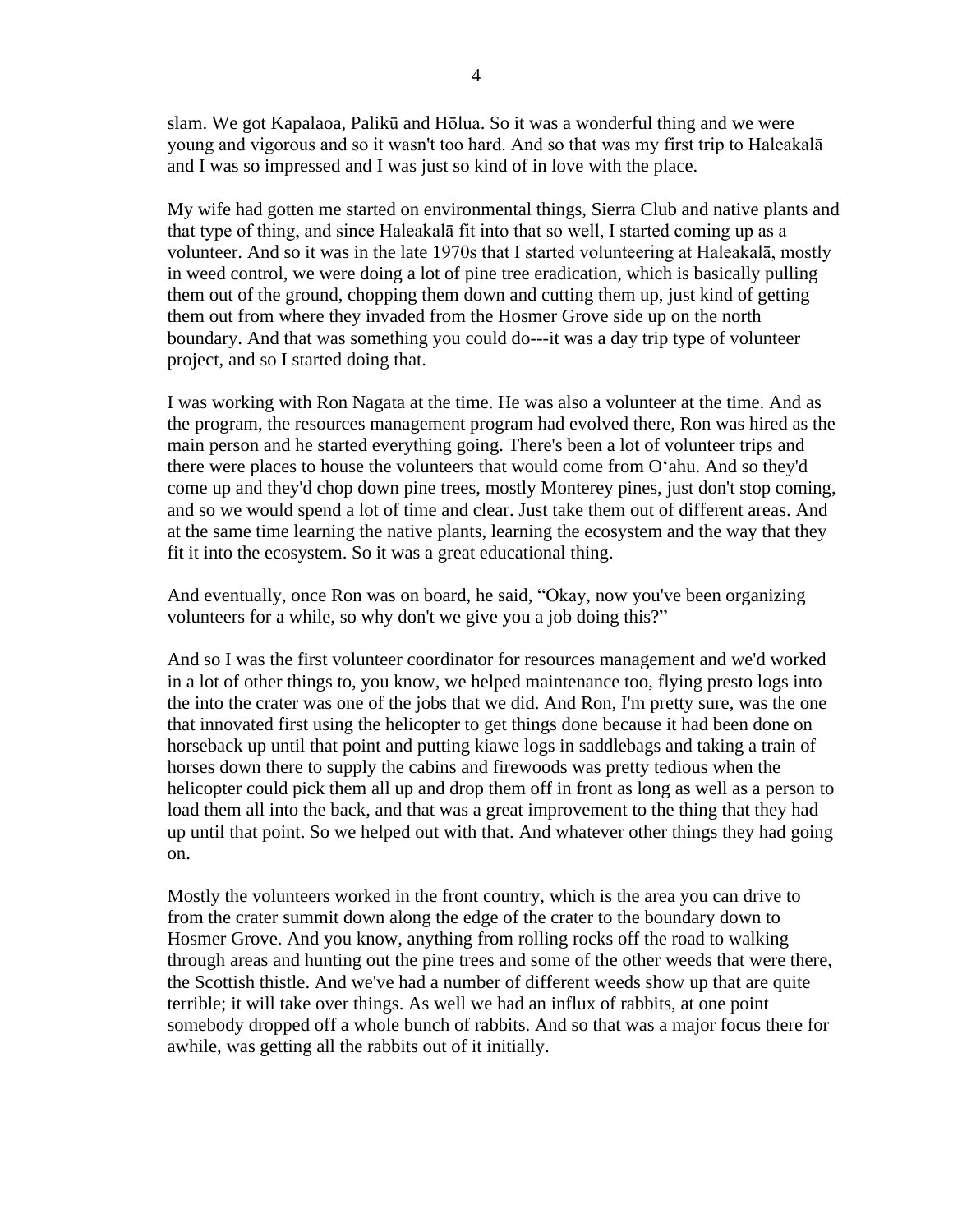- AK: Initially, where were the volunteers coming from, where they coordinated groups, or were they just community members?
- TQ: We had community members a lot from the Maui Sierra Club. We had a few other groups—Boy Scouts, wanting to come up and get merit badges. We had individuals that were just interested and wanted to come up just because they like being there. And there were also groups from Honolulu that originally they'd been the high school hikers, like Lauren Gayle, many years ago, and then they'd grown up to be adults. And so then they would come up with the group and stay in the cabins and do different types of work there.

Also, I mean, a lot of what's happening with ecosystem restoration is weed control. And so they come in and they'd pull Scottish thistles and they pulled fire bush and that sort of thing and take out whatever the problem was at the time, you know, and even I don't remember too many plantings, but they did go in and I would also volunteer to take volunteers in and we'd just do cabined maintenance, we'd scrub the walls, we'd paint, we did whatever needed to be done, even trail maintenance. That was usually maintenance job. And they did a great job on the trails. But we would do that and then monitor things like the vespula wasp that was coming in. That was something that had to be watched and things like the water, the water coming into the water tanks off of the roofs, it wasn't always that clean and so we would have to be sure that it was okay to drink and for people to use. So there's a number of things that were needed that volunteers were good, good for.

- AK: Were most of the volunteers there for day trips or was it kind of an extended...
- TQ: Most of what I did was day trips. I would organize other trips, and sometimes we'd even have groups on the mainland that would write to the National Park and say, you know, what can we do? We'd like to stay in the cabin and we're happy to do some work. And so then they'd organize that and maybe, maybe not have a staff member. I think usually there was a staff member. In fact, there always was that would go with them and show them what to do. We'd see that whatever materials they needed would be flown in because it was like pretty much weekly helicopter operations that we would have them from and then move things around, take things out, take out trash, drop supplies off for fencing or whatever—it was pretty frequent. And Ron organized most of that and it was a godsend. You don't want to be carrying a roll of barbed wire, let alone a roll of hogwire there; it's just too heavy. People would get hurt trying to carry them. So we couldn't have done the fencing without helicopters.
- AK: And the fencing was not typically for volunteers, that was done mainly by staff? Fence Maintenance and the building of fences?
- TQ: Well, it was RM staff. They had their own fence crew for a while, and then they realized that we've got many, many miles of fence to build and we can't hire enough people to do this. And it's pretty much skilled work. This isn't something that just anybody can do. And so, they ended up getting fencing contractors to actually do the initial fencing. And then once that was done, then they had a crew that they could take care of problems. You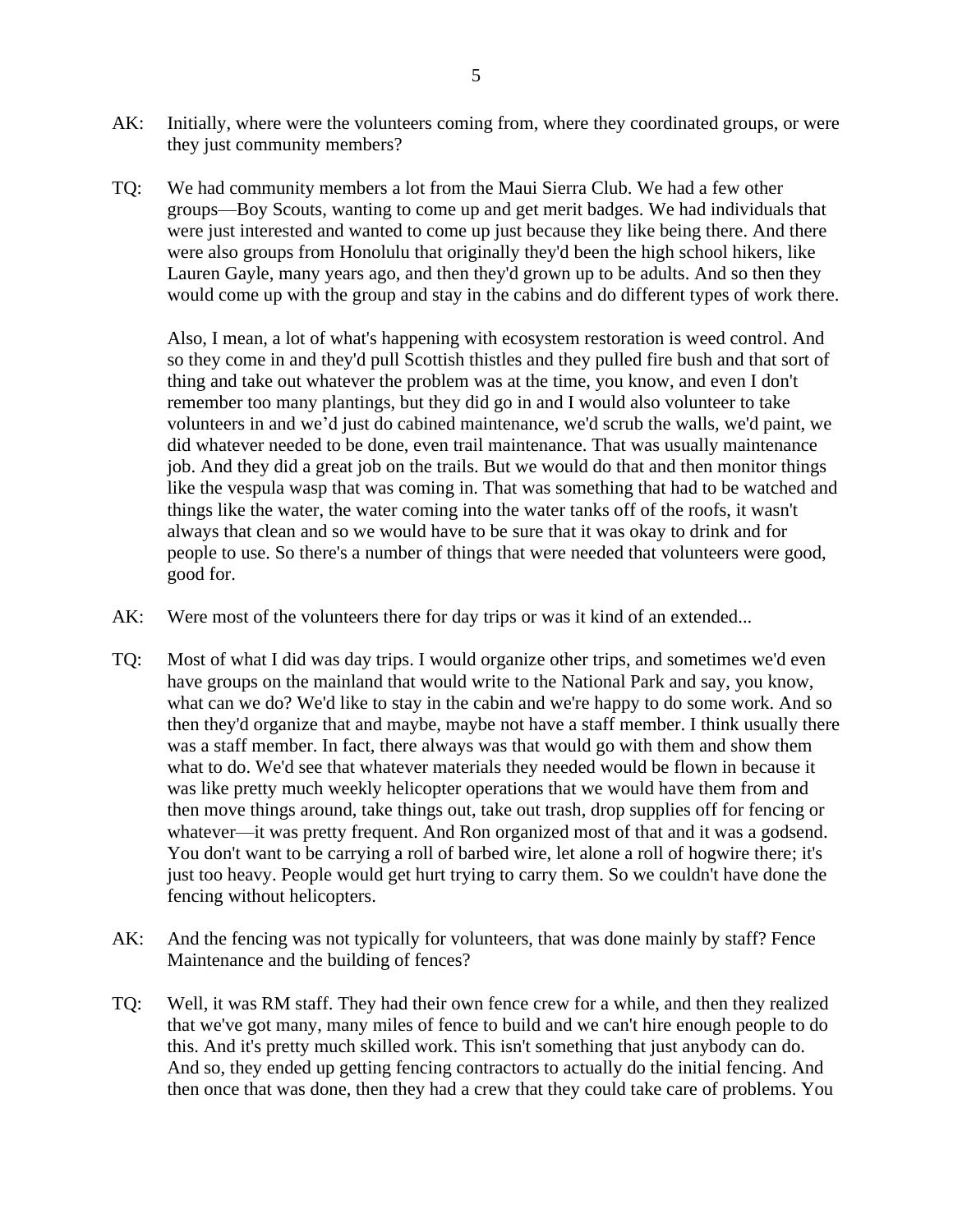know, if there was a landslide or break in the fence or some vandalism or whatever, they'd send their crew out and then they'll take care of.

But it was over thirty miles of fence and some of it in treacherous places that you wouldn't want to go and building a fence in that is pretty nasty, sometimes. Wet, cold, in the wind and the rain, and you got to do it five days in a row.

So, then they pretty much got the fence in and the fence that they were building was fourfoot high hogwire with a strand of barbed wire, maybe two strands of barbed wire, at the top, and that was to control goats and pigs. And then eventually they realized they found a bat hanging from one of the barbed wire. They said, oh, we can't do this. So, they took down all the barbed wire and just left it, left it without. And that was, again, miles and miles and miles of just clipping the barbed wire and either rolling it up or just finding some way to deal with it. But to protect the bats, the Hawaiian bats.

And so that was the initial fencing and it was basically the surveyed boundary of the National Park. First it was conceptualization, then it was survey, then it was an archeological assessment making sure that nothing was going to get undone, an archeological factor that was up there. And so then they would move the materials into place with the helicopter and then the crew would come along and put it all in. Of course, they had to measure so that they know where to put everything and what to put where, and going out there and doing.

And the actual fencing was pretty hard. I mean, this is not a lot of mechanization. Mainly, it was when you were in solid rock. . . . Here, I have a few props here. When you're in solid, right, they had a rock drill. This is I don't know if you can see this. This is the bit of the rock drill. You can see it's got a puka right through the center. This was a gas powered drill that this thing rotated and then the exhaust from the engine would blow right through the center of the bit. You see the puka there? It would blow through that and that would blow all the chips out of the hole. Theoretically it worked. But these are cantankerous, not much fun to use heavy machines and the bits would get stuck in the ground and if the rock was shattered, it would pinch and then it would stop the bit. And you couldn't pound a post in or drill a post in. You'd like either soft terrain or you wanted very solid. And so eventually they use that and then they also had a thing called it a core bit or a core bit drill, and I have one of those too. And this is what the bit looks like. You can see it just cuts right around this edge. This is a diamond. And it had to be. Can you see it? There it is.

- AK: I can see it now. Thank you.
- TQ: Yeah. And you see, it's got these teeth. These are these are diamond impregnated steel. And so this rotates around and it'll cut right down into the ground as deep as you want to put your post in. And then, the thing with that is, you're only cutting the outside of the hole, so then you got this in the center of the hole and you need to snap that off and then you can slip your post in. So we had them for two different sizes, we had them for corners and brace posts and then the posts that were in line with the fence were smaller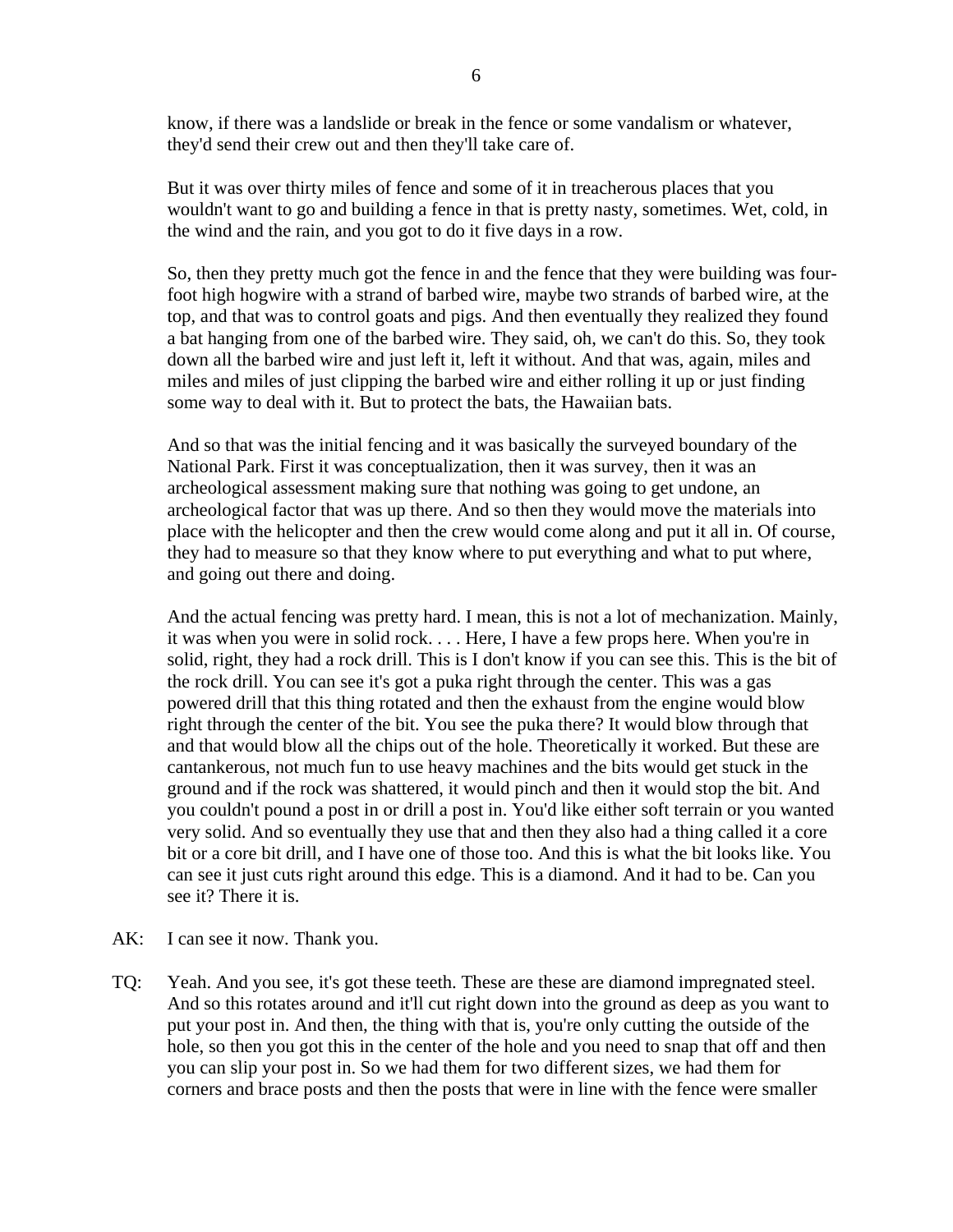and so than that was this bit. And these are stone cores that were taken out of the holes. Do you follow?

- AK: I do, thank you. The visuals help a lot.
- TQ: Yeah. And so that that was how you would get through the solid rock. And there was a lot of innovation as you make a fence. And so you have to kind of dream up how you're going to make this work. And even to the point of if you drop your post in one of those holes and the tension on the wire is up, you have to find a way to glue them in there so that they don't pop out. . .
- AK: That makes sense.
- TQ: . . .while they're floating around in the air. So anyway, that was one of the things that we came up with and the thing with the core bit is that you had to have this thing running, and this was a different engine, it was not the same. The first one I showed you was a Swedish make and it was called pionjar. And those are really good. But I had a hard time keeping them running. They would go and then they'd die, and then they'd go, and then they'd die. And then so this other one was a much better one on a on a lighter frame, but the second one needed water. And so you had to have one of those military backpacks with the hydration system from Iraq and—sorry, phone (phone rings)
- AK: No problem, if you need to answer it, that's okay.
- TQ: No. You had to have a gallon of water for each hole that you drilled with the core drum. And so you would be holding there the thing with the engine running and you turn on the water and made sure it was running down, and then you start your hole and you'd had to have a mixture of enough of everything because these diamond bits will burn up if they don't have water to keep them cold. And so you had to have that going too. And then you go on to the next hole and the next whole and the next whole. And that was how you work your way down the mountain.
- AK: And those were suitable throughout the terrain at all elevations.
- TQ: Yeah, well, most of the time you could pound them. But you pounded them by hand and so your pounder was maybe 30 pounds and it's just a piece of pipe that fits over the post and with the stopper on the end. So, you just banging in, hearing protection, of course, just bang it. And you would find ways to make it go because drilling wasn't that much fun and so drilling was your last resort, but it had to be done in many places. Sometimes you have to drill ten or twenty of them in a row. So, it's kind of tiring.
- AK: Yeah, it sounds like it. Could you talk a little bit more about sort of the planning process behind the fence building and then the final design? I know you mentioned it had barbed wire and I imagine you had to take into consideration the pigs and the bird flight path and so on.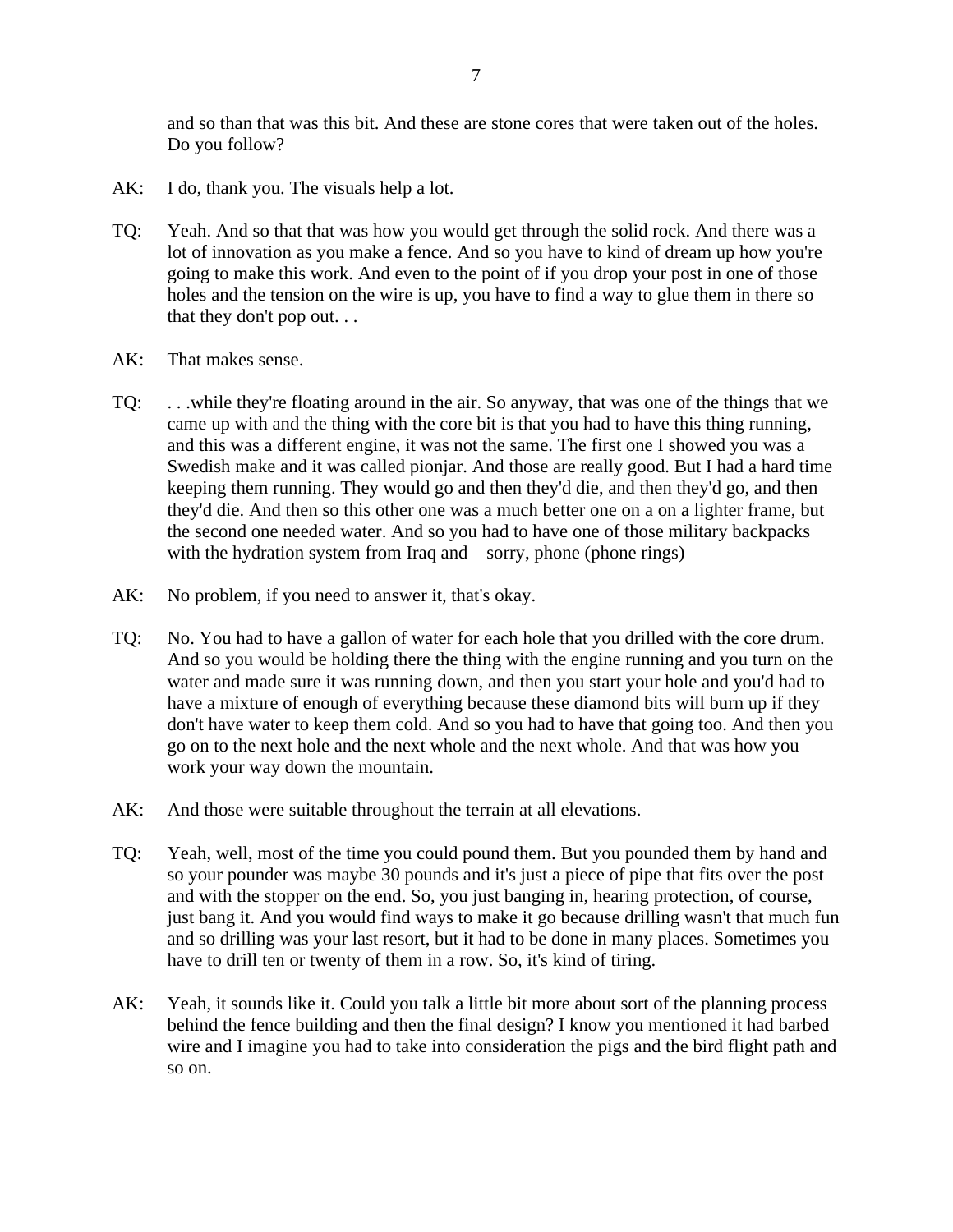TQ: Yeah, well, it took a lot of research and development as to what was going to work to keep the goats under control because we were trying to keep goats and pigs under control, keep them from coming in, that we had a reservoir of animals that would continue to come in. The Park had had a hunting program for many, many years. And it was basically just, you know, slowing down the flow of the animals coming in from all directions. And so, the fencing was to just to control the population inside. And so they went through a series of different types of fences, they tried barbed wire, the goats went right through it. Pigs hardly noticed that it was there. And then they tried electric wire and that was about the same. It just didn't do anything. So then they got onto the hog wire, which is a mesh. It's six-inch squares. And then as it gets closer to the ground, it gets down to two by sixinch squares. So that it's graduated, and so you shouldn't be getting anything coming through there and that will also adjust to the terrain as you have been, and hills and valleys and things that you have to move along. So, you can if you stretch it from a long distance, you can pull it down to each post and keep it nice and tight. And then frequently we have a strand of barbed wire at the very bottom where it wouldn't be bothering the bats, but it would be there to poke anything that wanted to squeeze underneath like a pig. And so this would be nominally four feet tall, and that was enough for goats. And, so that was, you know, they multiplied the number of miles that they had of boundary and figured out the materials they needed.

And then the superintendent at that point was Hugo Huntzinger. And he was the hero of getting the funding. He went to Washington. I don't know how many times begging for the money to get this thing going. And he was quite successful. And so I think it came in pieces. You know, Ron would be a better one to tell you how all that worked, because I was the one that was just using the materials that they got. And so but it would it would arrive. We always had material. And so then it was staffing and volunteers that would do it.

So the part of Haleakalā that you drive up to where the ranger station is and then up to the to the summit, that's known as the front country. And so we did a lot of our research and development in the front country because you could get to it. You can make a day trip and you could use volunteers and day staff. You wouldn't have to have a whole camping trip organized in order to go out and see whether or not the electric fence worked or not, that you could do it right in your backyard because there were goats right there and pigs. And so we were able to figure out what actually worked, how did we get the things built and then the National Park had its own crew that went out and worked on it. And it's tough work, and mostly intellectual type people that understood the value of the ecosystem, but not necessarily people that had had grown up with a lot of exceedingly hard work. And so they, they didn't always last that long. And there is a certain training and safety protocol that needs to be followed in order to keep yourself in a job doing that sort of thing.

So as it came down, the contractors were a better fit as far as getting each section done. So this section would be two miles and we'll provide the materials and you guys can do this. And here so we have this camping gear. We have this. You supply the crew and your own food and we'll pay you whatever the agreed upon price was. And then they'd get it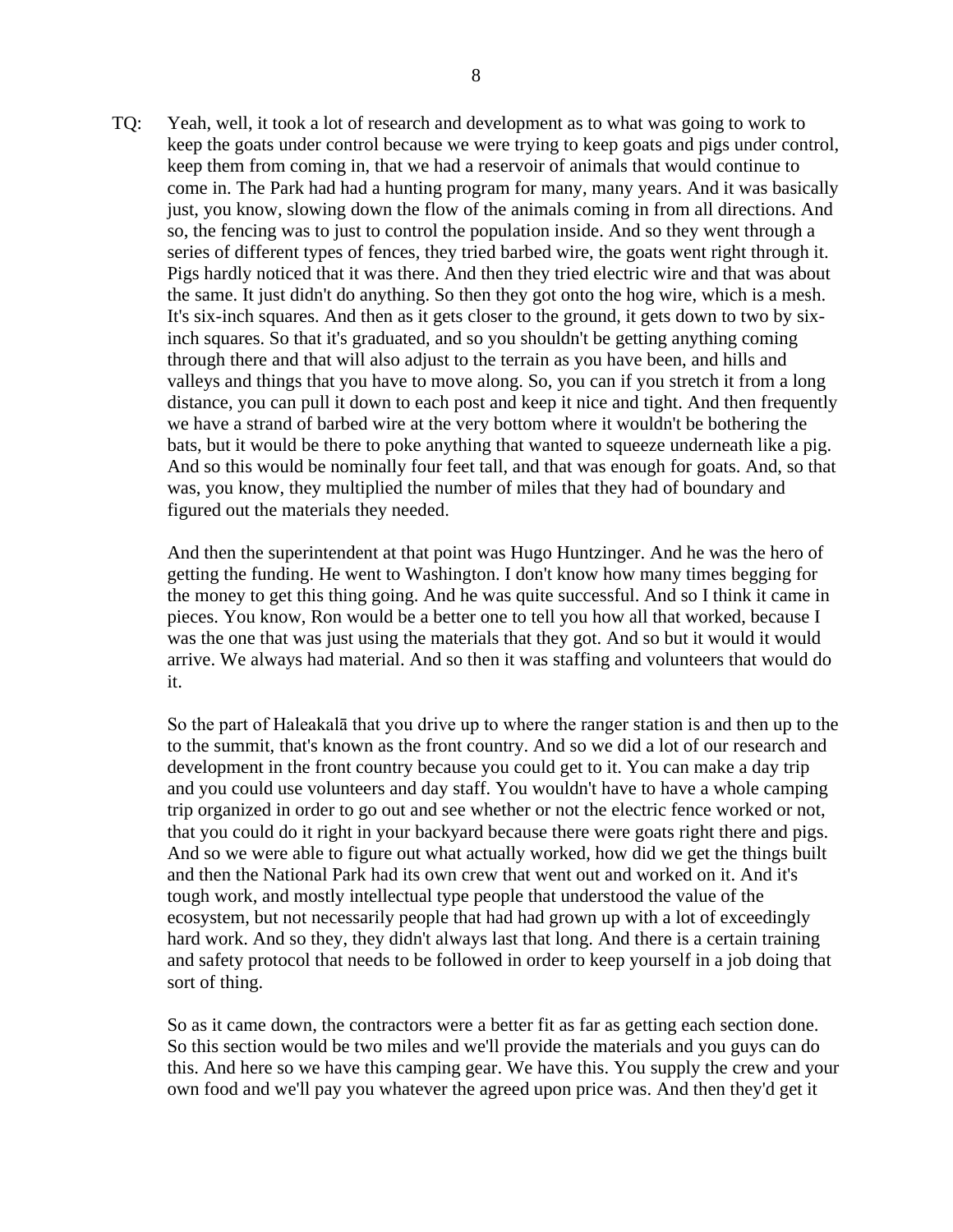done. And there were inspectors that would go out and look at it, make sure it was all going to work, and then go on to the next section and the next section.

Some of those places are pretty awesome when you go look at where those contract fences went. It's just like there's a few places that you hang on to the fence to climb down because there's nothing else to keep you and there's not enough traction for your feet and how they got the posts in the ground. They would be tied to the last post and then go down and drill the next one to put it in. And then they tie to that one and go down to the next and drill that and right on down the side of, you know, almost a cliff.

- AK: How far are the posts apart from each other?
- TQ: Usually about ten feet. Yeah, and so that was a lot of posts. And so you'd be carrying posts back and forth and trading off, drilling the posts and clipping them up, and stretching the wire and that sort of thing, rolling it all out. And most of this was done by hand, we didn't have a lot of mechanization. So the pounding was done by hand and unrolling the wire over a boulder strewn, barely walkable places, you know, did first go through and you clear yourself a path so that you could walk back and forth quickly and you could you wouldn't have to be going over boulders and rocks and that sort of thing. And that was the reason for the archeological survey to make sure you weren't disturbing anything.

And then once you had a reasonably level area to work, then you'd be able to unroll the wire and you'd be able to, you know, move your stretching gear right along—pull it up and clip it up to the fence and do all the things that you needed to do. Catch the places and water crossings, always where a challenge because the animals would just run right through when there was no water running, so you had to have something that would flap out and not just catch the water. And so there was a number of ways that people would do it. It's the first place that you go look after a big rain because you check the water crossing to be sure that nothing is washed away or that it becomes a strainer for all the debris in the water and we get big, big rains up at Haleakalā. And the ground is so denuded in some places that it all just runs right off. And that being, you know, one of the part of the ecosystem that's you're supposed to be draining into the purse, not off of the earth, and so once the plants start coming back, then they absorb more of it and things work better. But in the meantime, you want to keep from straining your all the debris out and catching it on the fence, and then you have a much bigger saile area for the to catch the water and to knock the fence over. So it's all part of. . . .

What I ended up doing once I'd get these huge conveyor belts. They're very thick and very hard, they're made out of the same thing as the belts on the engine in your car, only, they would be three feet tall and you could cut a piece of that and hang it out over the thing. And that way the water hits it, it just pushes it to the side and the water can run through and then it would flap back down when there's no water. So if you set it up right, it can work fine. So that that's one of the things that we use, but people have used, you know, metal roofing, different wings of pieces of metal that would flap and flap back down, but, you know, it's always possible that something big is going to get in there and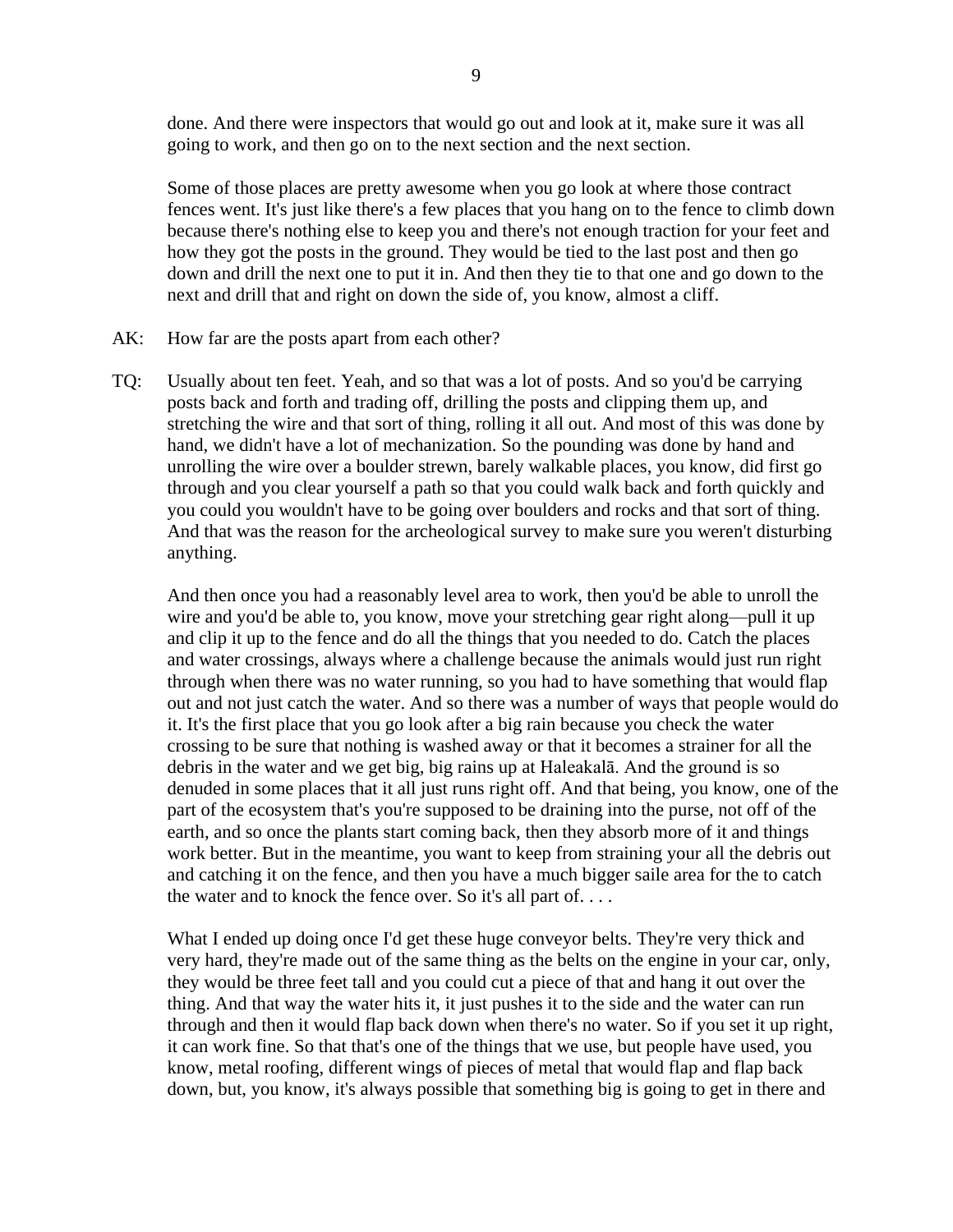be right in the wrong place and hold the flap open or whatever. So they need to be checked after rough weather.

- AK: And these were located throughout the entire park or were they mainly in the...
- TQ: Well, whenever there is a waterway, you needed one. And if you're crossing the waterway otherwise, sometimes you'd find a natural barrier that you could fence right up to and then you'd have, say, a waterfall, and then you'd start the fence on the other side of the waterfall and you wouldn't have to worry. But the goats can climb really, really well. You had to watch those waterfalls and make sure that they couldn't come up the waterfall.
- AK: During your tenure as the volunteer coordinator, do you remember what sections of the park were being fenced during that time or fenced off first, or maybe just the phases in the development of the fencing program?
- TQ: Yeah, again, I think Ron would have a better idea of the sequence that went on, but it was a constant thing going on. And the Park crews did do some of the fencing there, they did. But then there were other sections that they were contracted out. And it was a sort of an ongoing process for several years. And I'm not sure what the time factor was on that, but I think they started---they worked their way up. We got the front country done and worked their way around the Science City, across the top—the very top—and then down Haleakalā peak down to Kaupō. And I'm sure it was a fence crew of the park that got the part across Kaupō Gap. Up Kuiki and then crossing over to the grasslands above Kīpahulu and then over Hāna mountain and all this took time.

And then eventually, in the meantime, I started working for the Nature Conservancy. But I still worked very closely with Ron as far as the fencing because we shared a boundary. And so we got talking and we realized that it would be much safer for the crew if they extended the fences down into the TNC land, and so we worked out the deal with that. And it was a much better deal. It was less wear and tear on the fence---I mean, the first thing was safety was just that if they followed the boundary, the boundary goes right down from the peak of Hāna Mountain straight across the Koʻolau gap. And was it just, not a straight shot down, but it was a very steep and it was also highly erodable. It was a debris bed on the side of a mountain that was just barely walkable. So the fence wouldn't have lasted well there. So instead, they came down on the ridge and then crossed over in Koʻolau and then back up the other side over by Halemau'u trail. And in doing that, they didn't have any crossings that you had to make with the hiking trails that are there. And they actually were able to protect maybe an additional thousand acres of land in doing so. So I thought it was a win-win for everyone. And and all through that, Ron and I worked very closely on that, and he is a prince of a man, so I just, you know, he couldn't have been more helpful.

AK: That's great. Do you mind, I'm going to share my screen to bring up a map of the fence just to get a better idea of the area? Can you see that okay?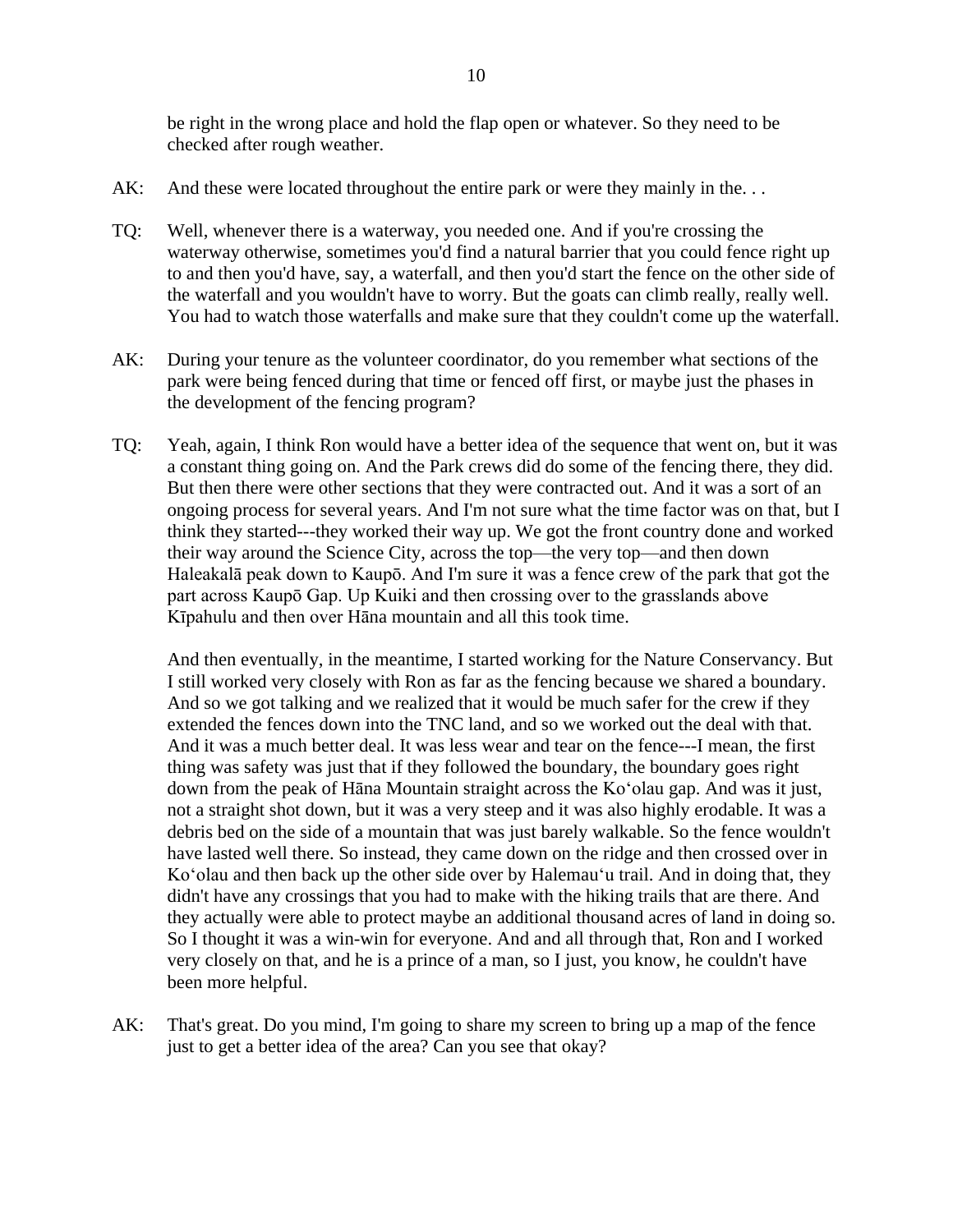- TQ: Yes, okay. So, you see where you've got the red line by Koʻolau Gap there. That's where it veered from the real line to where the fence actually is. The one I just described. So that's the piece right there that was protected and made a lot more sense because as you can see where that green line and the red line merge over by the Waikau, the other side you. . . yeah, right there is aery treacherous, cliff. So it made much more sense to come down the edge of that and it was less prone to getting destroyed by erosion.
- AK: And this is the Nature Conservancy border?
- TQ: Yeah, well, actually, it's still owned by Haleakalā Ranch. But it is on a perpetual lease to the Nature Conservancy, 5,280 acres something like that. So, yeah, so they took in that piece right there and that was right about where the ecosystem changes. You can see the change in the from the point and the contour lines. And then you go down and there's green. That's right where the vegetation line changed. And it was it was actually tall forest. Over where it says Koʻolau and it was alpine shrubland up there where your cursor is.
- AK: Got it. No, go ahead, sorry, so what were you going to say?
- TQ: Oh, no. Just going on. Hosmer Grove—you can see there—that's actually outside of the national park boundary, that is also a deal with the Haleakalā ranch, actually, that that can be used and shown to people where Hosmer Grove is, is actually in Haleakalā Ranch.
- AK: Can you talk a bit about the acquisition of Waikamoi and because I think that was that was around your tenure, right?
- TQ: Yes, Waikamoi. It was the U.S. Fish and Wildlife Service at one point did an assessment of all the lands in Hawaiʻi and, you know, where the endangered species actually were and where the ecosystems that supported them were. And they did it with transects. They just drew a transect on the map and told their people, go follow that transect. And so they take a compass heading and head straight in through the, through the forest and, you know, try and stay on it as best they could. And so what they recognize was that that area, all the green there from the point by Hosmer where the green stops and it becomes whiteish to the other side, to the left. There you go. Right up there, from there on was actually the habitat for the poʻouli, the nukupuʻu, the Maui parrot bill and several other, you know, endangered and rare birds. And the reason that they were so rare and endangered was because the main vector for, for hurting them was avian malaria, which was carried by mosquitoes. And the mosquitoes had not reached that elevation yet. They were still at 4,800 feet. And so, they said, okay, this is the hot bed. This is the great place that it has all of these things.

And so the Nature Conservancy picked up that data from the Fish and Wildlife Service and went and talked to Haleakalā ranch and they said, "You're not doing anything with this land here? Why don't you sell us a perpetual easement?"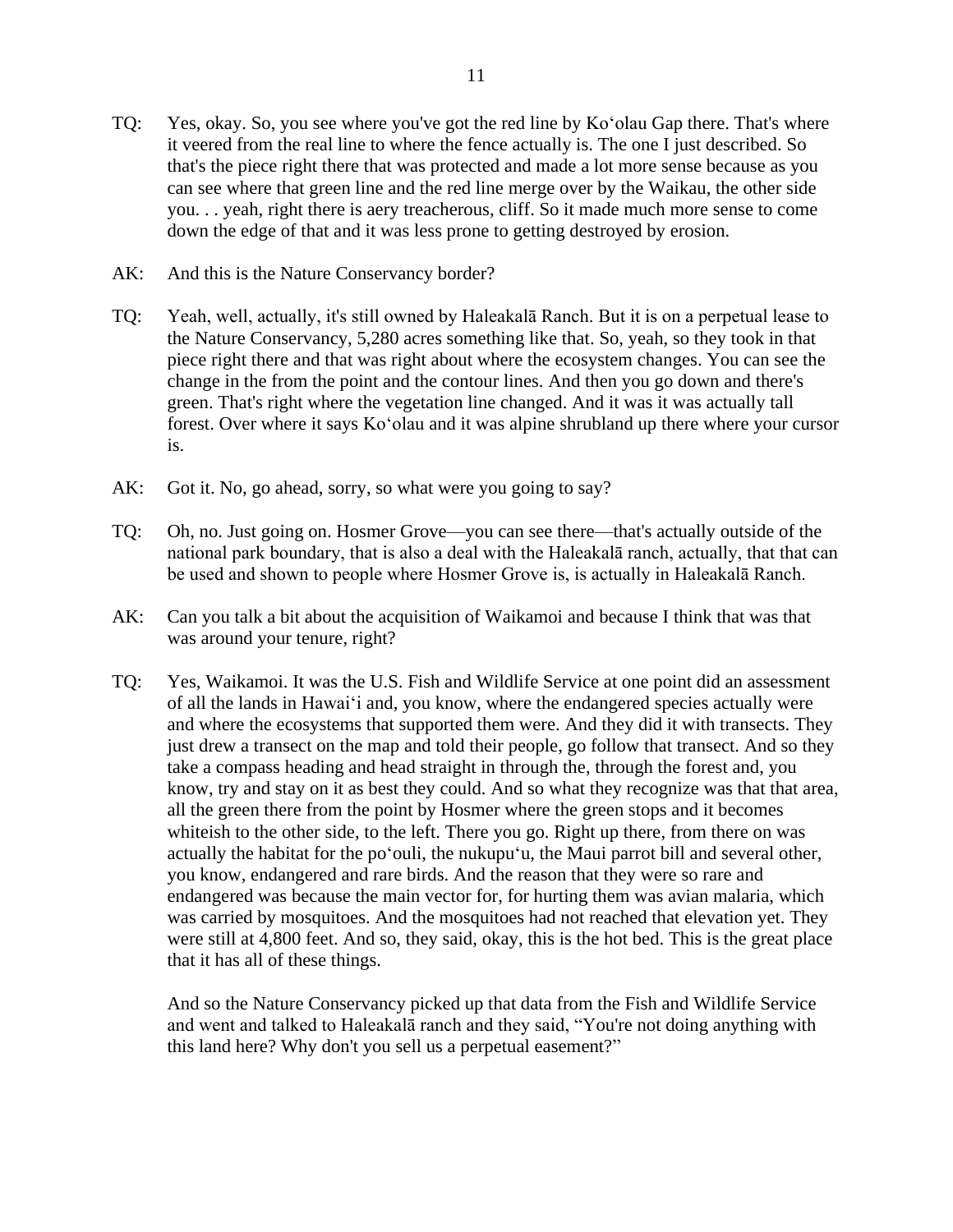And so the Ranch said, yeah, "Okay, good idea, there are a few things that we still want, we have a water intake there and there might be some planted trees that we want some redwoods and some pine trees that we may at some point want to harvest. But they're all up in the Hosmer grove area and they're not native anyway."

So the Nature Conservancy went, "Yeah, okay, good idea." And they started Waikamoi Preserve.

And at that point, the fence, there was a fence. You see the line that says Kilohana, they're back where but right by your cursor, if you follow that straight down into the forest. The other way. No, no, the other north, up north. Okay, well, that that line right there where the green stops is where the forest stops. But there had been a fence there, but probably not since the 1940s or so, and so that was my first job, was to continue that fence on down and at least get the cattle out of the forest there. So I built a hog wire fence that would keep the cattle from having access to that whole area there, which is where many of the birds are, the crested honey creeper, the Maui parrot bill. I once saw a nukupuʻu there and many others, were right there, right there that close to the road.

And so I was I was able to build that fence and at least get the cattle out. There are still plenty of pigs and their goats were further up. More on by Waikau and Kalapawili. And they were all the way across the whole south slope there. So, yeah, there there were goats there and pigs. And if you go across the crater there. That the whole side on the south side, down below, outside, yeah, all that is goats, all that, the whole length of it both ways. It was the limiting factor in keeping the critter's out to to ,have the fences in, and that was the whole fencing project, was to protect the crater itself, the entire ecosystem there.

- AK: What is the vegetation of Waikamoi? I know it's hard to tell on this map but about what elevation is that at, do you know?
- TQ: I think it goes from about four to six thousand feet and it's largely ʻōhiʻa forest, ʻōhiʻa dominant. And a lot of other things that a number of. . . . I'm thinking deschampsias and things that are pretty much unique in their own way to that section. And so they're completely worthy of protection. And it's a reasonably intact ecosystem there. There's still a canopy forest and pretty good water retention and the birds and everything else seems to thrive there.
- AK: And you mentioned that you put in a hog wire fence, so the fencing design was a little bit different for the Waikamoi fence?
- TQ: Well, the Waikamoi one, the hog wire was pretty much what was standard. And there's different grades of it, so we had to figure out which grades were the best ones and there there's some differences in it, and you don't always get it exactly right, but at least you got your post in the ground and you can replace the wire if you have to, and it's keeping the cows out. And that was---I mean, it's a surprising difference as you walk out there, because you can see where the fence was, because the grass goes on and on and on and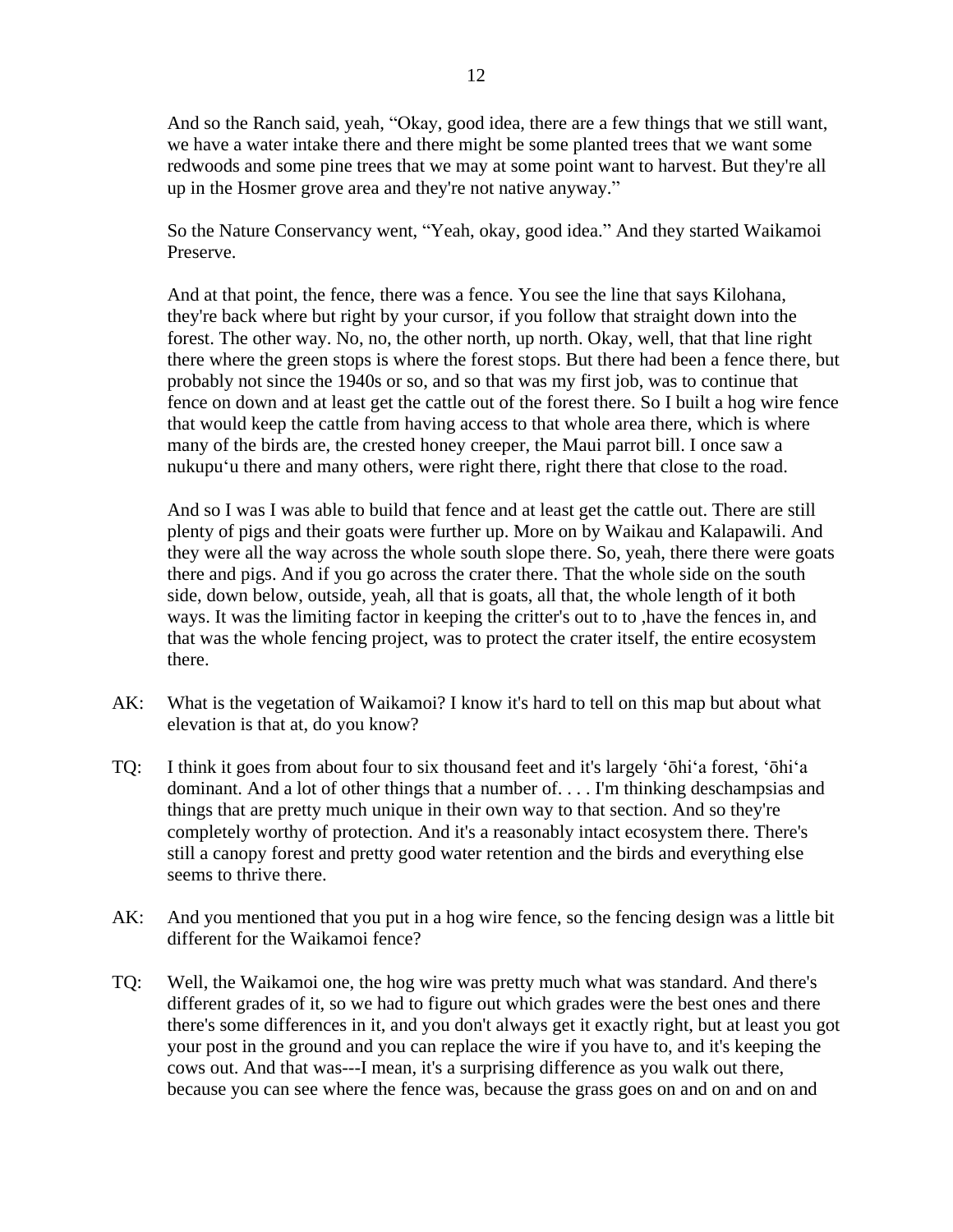on and then, boom, next forest and there's, you know, within 50 feet, you've got a completely different ecosystem.

And it was once explained to me that there's a fire in the 1880s that actually burned across the forest up high, and it went on for a month or so, and all they could do is watch it because there was no way to fight it. And so they just waited until it got to the forest where it would burn out. And even now, when you're out there working on the side here where it says Kilohana, you still find charcoal out there. Yeah. It's still out there in the, just in the ground. It doesn't seem to break down very quickly.

So that was pretty much where the fire stopped, was right along there, and then the ranch would just build a fence right where the thing had stopped plants and grass, and then they had new terrain for their cattle. And that was pretty much the standard practice in those days, and, you know, they were doing it with the best of their knowledge that it wasn't anything. You know, we spend a lot of time these days undoing what seemed like a good idea a hundred or two hundred years ago, letting cattle go in the forest and put placing a kapu on them and letting goats go, because then the poor mariners would have something to eat when they finally got they washed ashore and after a shipwreck or whatever, because they knew how to eat a goat, but they didn't know how to eat a *tako* or whatever else, you know. And so. And anyway. So back to fencing, yeah.

## (Laughter)

- AK: Could you talk about maybe some of the key sections of the park? I know we mentioned Waikamoi and the crater and Kīpahulu and maybe some of your favorite areas in the park as well.
- TQ: Well, you know, all the places are favorites. I like the front country just because it's easy to walk around and I feel very comfortable there. But it's like. . . . You know, it's an unforgiving terrain if it starts to rain and get cold and the wind blows, it's nowhere near as nice as when the sun is shining. But I just feel like when I'm walking around in those areas up there, I can just lay down and take a nap and feel like I'm just home. But it can still be very cold and it can still be very forbidding as well.

I love Kaupō Gap. I love Koʻolau Gap; I spent a lot of time there. Kuiki is a beautiful place right above there, yeah. All the cabins are fun, and every time you go in there, you see new things, you know, you look around and it's like, "h, I haven't seen the sun hitting that place like that. Wow, look at that." You know, and it's just there's always something really beautiful and new---it's, there's nothing gets old there.

And, you know, through all of this, you know, I came upon this being my wife, being an environmentalist and sort of teaching me about environmental stuff, and I was a hunter. I like to hunt. And part of the deal here was we were controlling goats. We didn't want the goats there. We didn't want the pigs there. So that made it a little more interesting as we were working on that.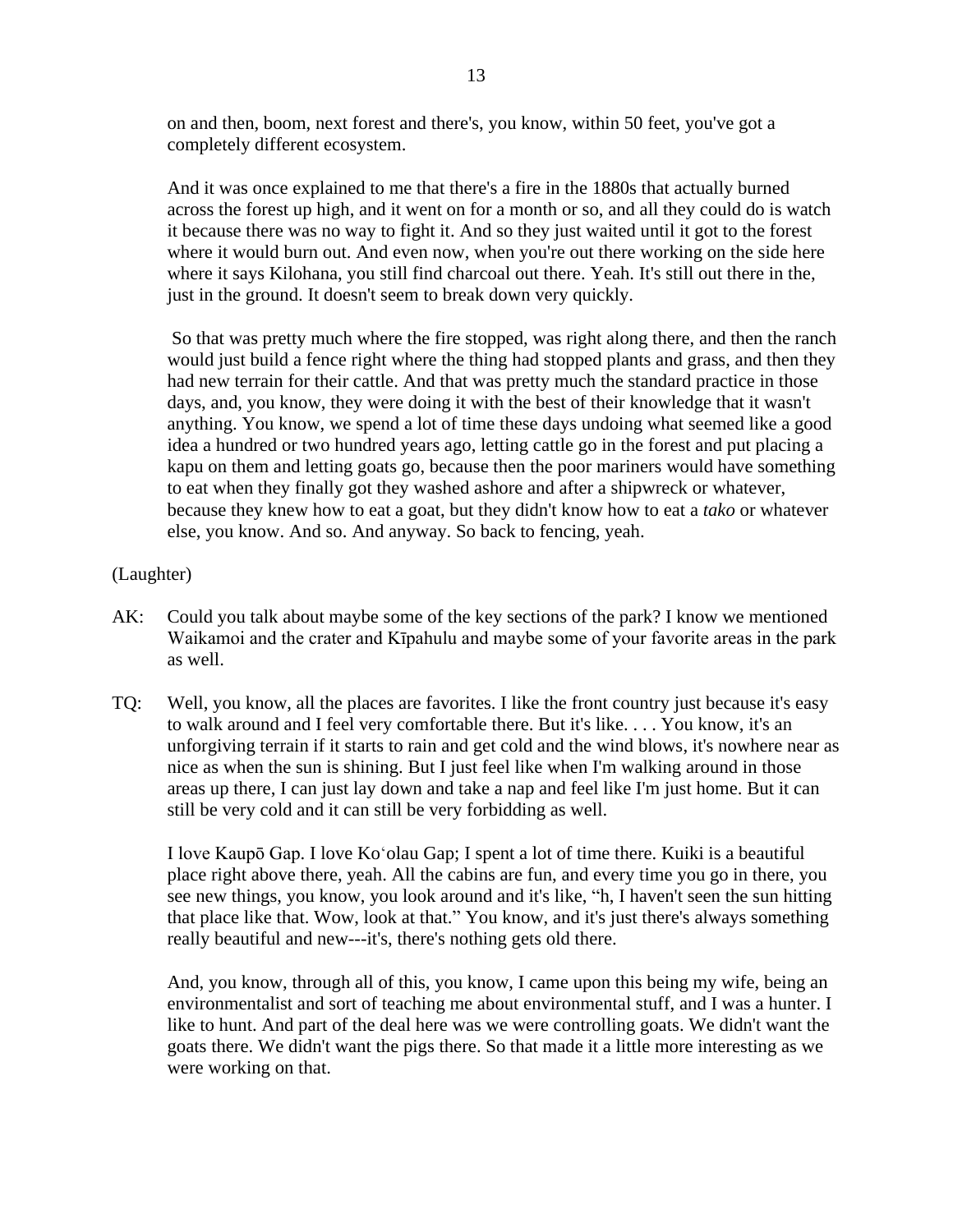- AK: Were you able to hunt goats during your time there?
- TQ: Yeah, whenever needed.
- AK: Where was that?
- TQ: Yeah. And I actually, you know, through the National Park, they had a hunting program for people there to hunt within the crater and actually the places that they hunted, they also hunted Waikau and coming out of Kaupō Gap, they would be hunting there. And there were places that were forbidden to hunt, inside the crater just for safety reasons. But Kalapawili ridge, the Hāna Mountain there, was a wonderful place to hunt goats and a lot of people came in on horseback to do that. And so I had I had a lot to do with just allowing people to hunt in those places and trying to get them to go hunt and telling them, you know, this is a program this is something that's been there since the 1920s to get these things out of here. This is not a program that we're trying to maintain these things. This is a program where we would like you to shoot every single one you have a chance to shoot and take them home and turn them into sausage or whatever. And so that worked fine. And then eventually once the National Park was contained, then it was time to take them all out and the hunting program ceased. And that was just the way it was. There are still animals on the outside and people still hunt them.

But what happened was that deer were brought to the island and the deer in the last twenty years or so have shown themselves and our little four-foot fences aren't necessarily big enough for them. They don't really like to jump fences. And so in most intensive purposes, the four-foot fence works for them, but you can't really depend on it. And so once the deer were an issue, we started making six-foot fences, which they have a much harder time getting over. And I've built several miles of the six foot hog wire fence and I have had no reports of deer getting over. So even though they're perfectly capable of jumping up, they don't because they would rather go under a fence, or they'll even push their way through it if they if they have the time and the fence and wire move. And so, they've actually come up with a different design of the wire called tight lock that you can't slide the wires back and forth.

So anyway, that's been the latest thing in the last twenty years of dealing with the deer, because the deer were actually brought here in the 1960s by the Department of Land and Natural Resources. And one of the reasons given was as a resource for hunters, but also there are better animal to hunt. There's more meat on one deer than there is on three goats and as well as they're supposed to stay in the lower elevations. And for the most part, they do, but not completely. We still found them up to about 8,000 feet at Haleakalā; they like the drier side. They want to be on the south or the west side. They're not so much in the in the wet places. And maybe I should say yet because they're still moving around and, you know, they're just showing up everywhere. So that's kind of a new consideration that the National Park has, is that their fences are possibly, you know, somewhat obsolete.

But that being said, that the last job I had was just outside of the National Park, by the way, if you go to, let's see, the left side of the screen by Kilohana. And where it says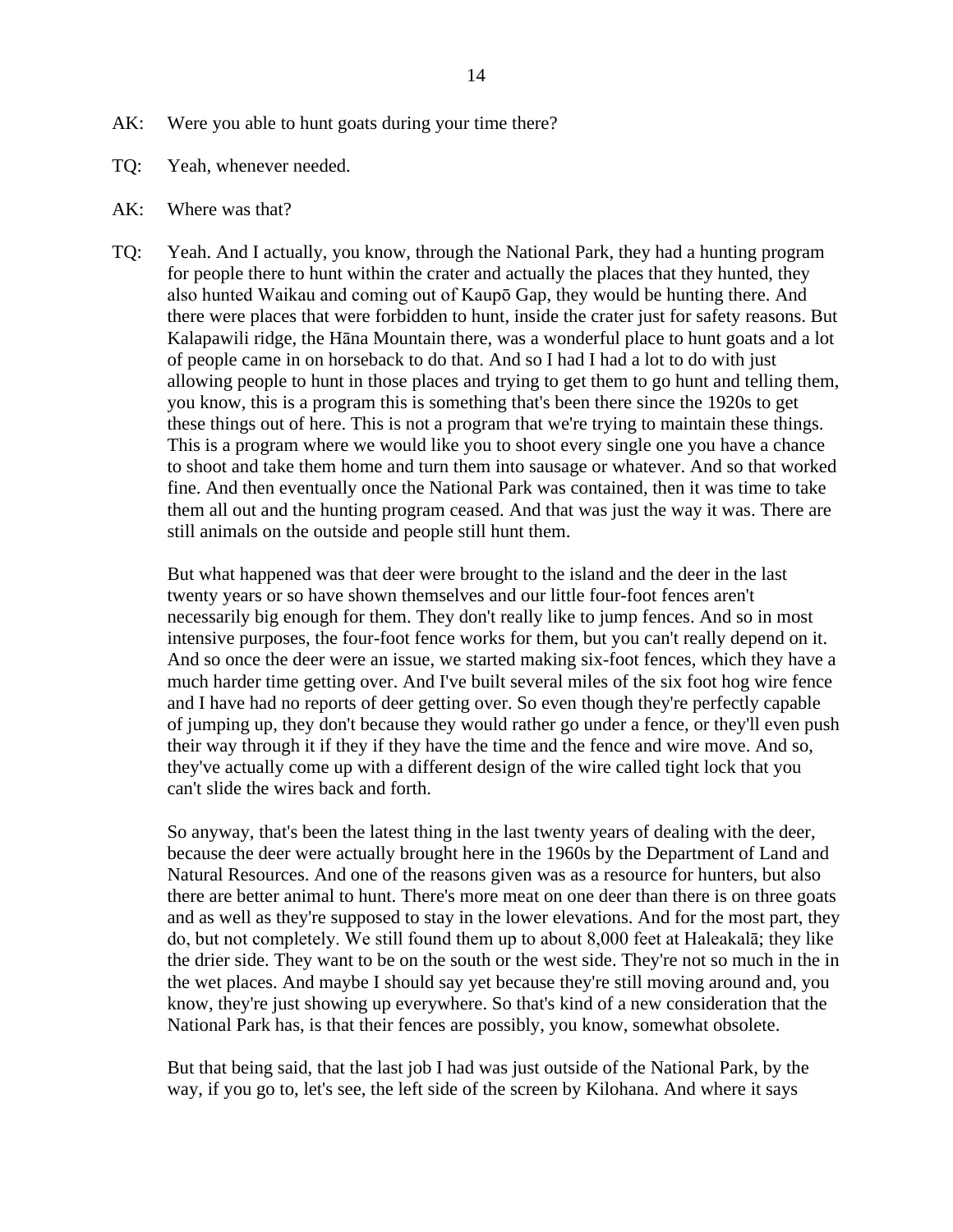front, I believe, is eighty-five hundred foot elevation. So from there, that's Haleakalā ranch land outside the Park boundary. And it goes all the way down from there, they actually own further up, but from there I built a fence outside of the six feet hardwire going all the way down to the highway. There was another two miles of fence there. So, coming right from go to the left with your cursor outside the Park right there, it starts about there and it goes downhill. Yeah, that will mark the other down more to the west.

- AK: Sorry, let me unmute myself.
- TQ: Okay, the top of the thing is north, right? And the left side will be west. Okay, so it goes down there and right where the turn is to Kilohana there's a fence there that goes down to the highway and that's one mile from there down. And so the next fence is from that switchback, the upper switchback, where it says makai to Kalahaku. Okay, as you leave the Park, the fence starts there and it goes down two miles toward the top of the screen. And then it goes right over to the boundary of the land that the State has just bought from the Von Tempski family—or actually from a man named Mr. Zwanstra. And they bought that and that will be State Park eventually. It's a big piece there and there's some great natural features.

So that was two miles of six-foot wire to keep the deer out that the National pPark doesn't have to build. And then it also comes all the way across just about to where Hosmer shows the turn up there. And so if you go off to the left with your cursor, that dark line is the road, I believe, so it's just right above the road and it continues on to where the other fence comes down. And so that piece is called Puʻu Pahu Reserve for Haleakalā Ranch that they did on their own. Being environmentalists, they decided that they wanted to be good stewards of the land and that it was something that they were ready to give up that grazing land in order to do the right thing. And so, they had the fence built. And I did a good portion of that. And it also doubled up on where the most likely place the deer we're going to come through the fence. So it did the National Park a lot of good there.

- AK: Interesting. Thank you for sharing all of that.
- TQ: Oh, yeah, it's been my life.
- AK: I'm not super familiar with this platform, but I think if you hover your mouse over your screen, you might be able to see the cursor.
- TQ: Can you see it?
- AK: I can't see it yet. But there should be a little bar that pops up that says annotate towards the top of the Zoom screen, it should be a gray bar, might say share, pause share, view options.
- TQ: There it is. Yep, got it. Okay, can you see me now?
- AK: Let's see. Can you click somewhere on the screen?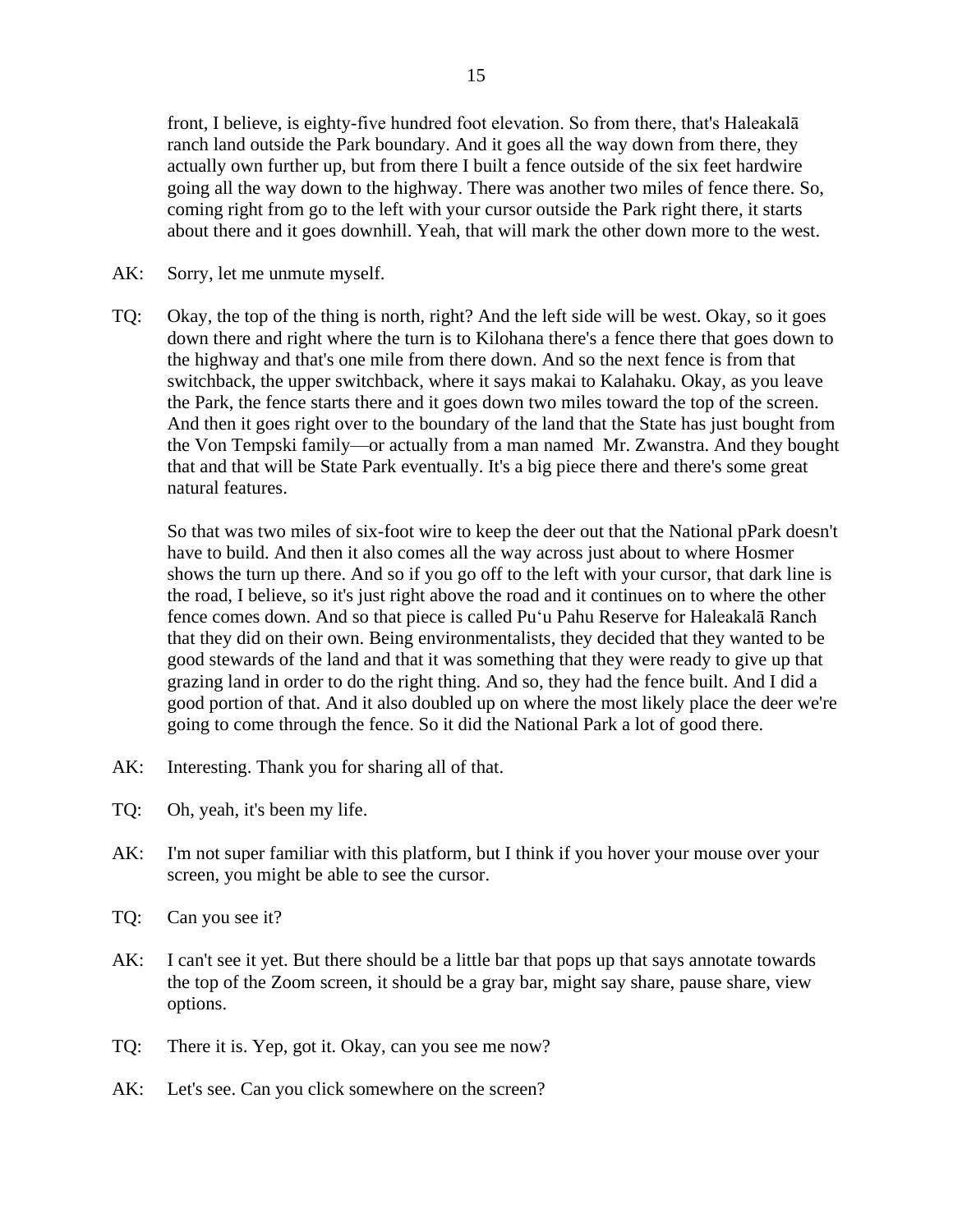- TQ: Well, okay, if I click okay by Hosmer, the word Hosmer.
- AK: Yeah, I can see that.
- TQ: So did you see just the click or can you see the cursor now?
- AK: I could just see the click there but you might also see there's other options if you want to put it in color or something. You don't have to, the click is fine.
- TQ: Here, let me try a mouse. Let's see what this does. I'm wiggling it around here, can you see that?
- AK: No.
- TQ: Well, I know, and then I'm not the best person on technology.
- AK: I'm not super familiar with this platform either. But I think if you just click, I'll be able to see, okay.
- TQ: Alright. So, what else have we got to that? Where are we in the questions?

(Laughter)

- AK: So right now we're on the features and resources of the park section, so what are some natural resources or resources that are unique to the park or critical to protect?
- TQ: The ecosystem itself is about as unique as any in Hawaiʻi or in the world. There are as many rare and endangered things and unique things—mostly on the north side here on the upper part of the screen where the green is. Most of that up there is very rough and there's all kinds of great things in there, the plants and the ecosystem and so much of the birds are right there in that green forest. And that in itself, despite the fact that its watershed, and despite the fact that maybe we're going to need those trees and plants and animals for whatever in the future, they may have some property on a practical basis that may just save our lives.

I'm sure you've heard the story about Hawaiian cotton having that resistant gene that was able to save the cotton industry by crossbreeding with the cotton plants that had gotten a bad disease and that the Hawaiian cotton was the only thing that was resistant to it and was able to save the cotton industry.

Anyway, so, you know, we've got these things, you never know if you're going to have the cure of cancer coming through one of these things and it put itself there on its own, you know, this is what deserves to be there. This is not something that's been imposed on this ecosystem. This is an ecosystem that fits completely into this niche and it should be protected and taken care of.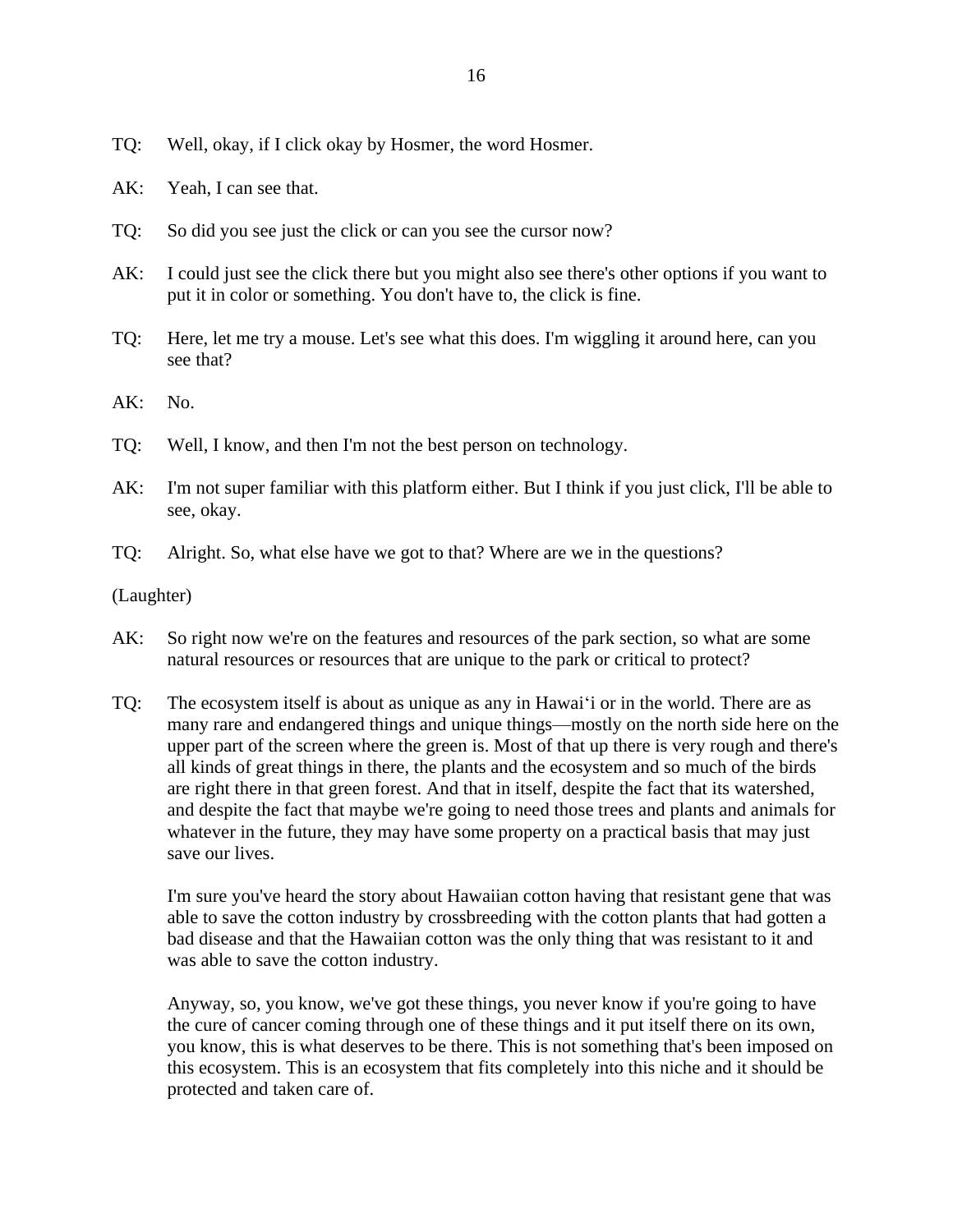And so that's my feeling why all this stuff needs to be there, not to mention the fact that it's beautiful and that you've got all these dependent pieces that need each other. It might be one small insect is the pollinator for something else that you want, and if that pollinator goes away, then the plant goes away. And if the plant goes away, you no longer have whatever properties or whatever is there, and that plant may feed something else that you want more of, or it may impart something to the soil that if it goes than the rest of it's going to be weakened or unusable.

Just on the basis of water, the Hawaiian ecosystem is like a sponge, it sucks the water, right? And then it comes out and we don't have a pipe going off to the Colorado River to supply us with fresh water. We've got to go to our artesian wells. And this is what feeds the artesian wells. And so that, you know, again, on a selfish basis, this is what we need.

- AK: Could you talk a little bit about the East Maui watershed and sort of how that impacted the park and maybe the conceptualization of that?
- TQ: Yes, I would love to.
- AK: Oh, great.
- TQ: Yeah, because when I was working for the Nature Conservancy, you can see the lines right below Koʻolau Gap, you see the property line---go north a little bit. Up a little more, up a little more like that line right there. That's the property line of the Nature Conservancy right there, you see it comes to a point on Hāna Mountain there by Kalapawili. If you go to the right of your cursor, you can see where it joins up with the National Park boundary by where it says grasslands, okay, where that line runs into there, that's the end of the TNC lands. And that goes right out to the grazing land of Haleakalā ranch.

And so, when I started in on the Nature Conservancy, they said, "We want you to fence that boundary."

And I was like, "But we're not getting the job done, the job is we need to protect this entire ecosystem because that's where everything lives."

And they were like, "Well, how are we going to do that?"

And I said, "Well you've got to talk to all the landowners. You got to get all of them on board. You have me by myself. I'm never going to be able to do all that by myself that's tough terrain and that's not even going to get the job done. We need to get everybody in there. We need the State of Hawaiʻi. We need Alexander and Baldwin, which is drawing the water off of everything and owns a good piece of it. We need the National Park because that's a continuation of their ecosystem that they're watching. These are all the same birds that are flying right into Kīpahulu Valley. And all this wet forest needs to be protected."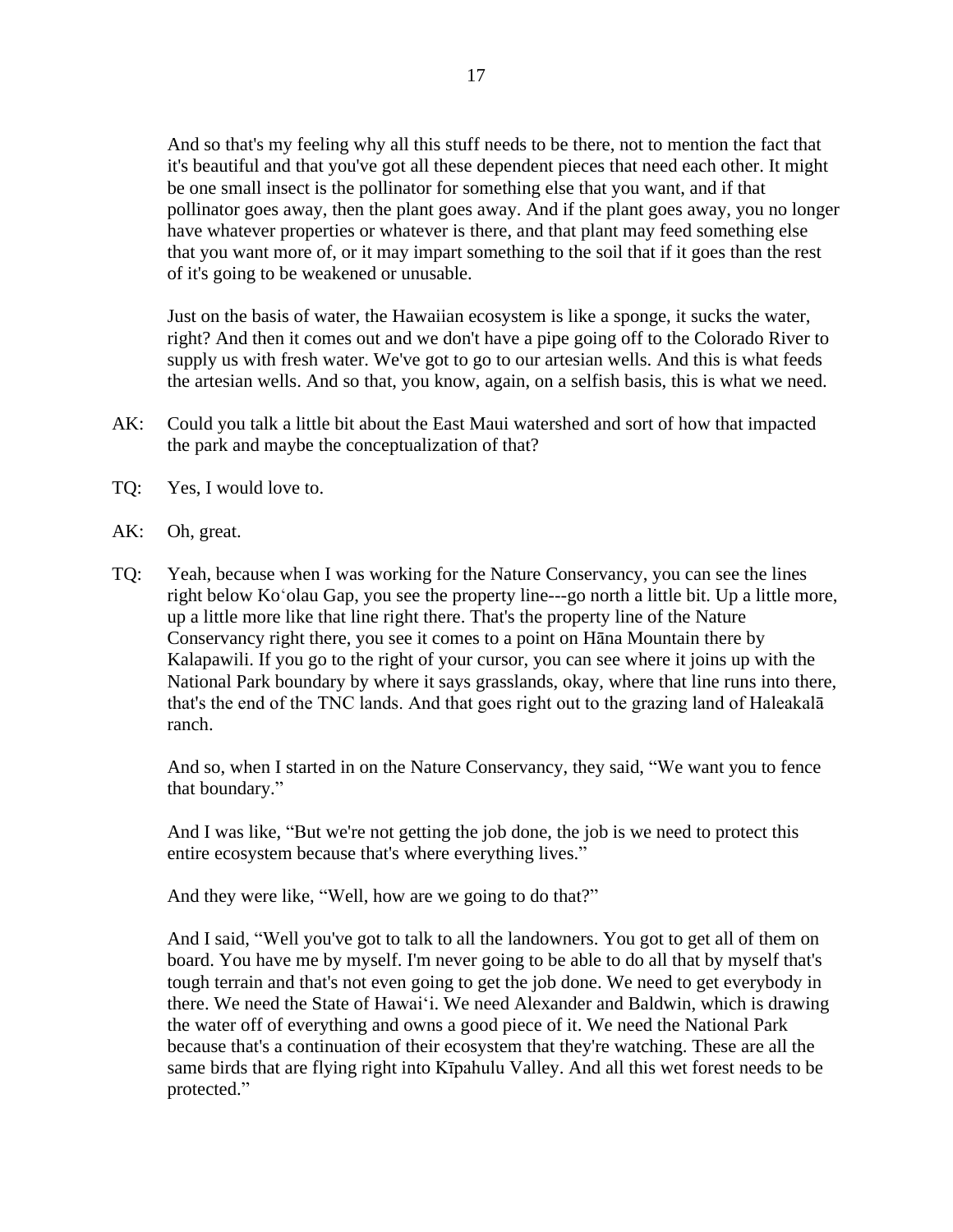And so eventually they got talking about, you know, they started the East Maui watershed and that was through me saying, "Why are we going to fence off that little point of land there? It's not going to get the job done."

So I was really happy to see that the watershed partnership got done and all the people stepped right up, got to work. And as it turned out, even one of my sons worked on the fencing in the Hāna rain forest there. So we had two generations working on it. And that's the whole green area up there, that's the habitat that needs to be protected, not just that little sliver that the TNC has control of. And luckily, everyone agreed that they needed to get in on that.

And so once that had shown to be a good thing—and it's amazing how well these different agencies work with each other. I just wouldn't have thought that it was going to be that good, that East Maui Irrigation, the State of Hawai'i, National Park, Nature Conservancy, Haleakalā Ranch, all just said, "Yeah, okay, good. Let's do it." And they came up with the money and there it was. They got to work.

- AK: So it was federal, state and private ownership all coming together to protect these resources?
- TQ: And all of them realizing what they needed to do. And so once that was going, then they looked at all the other ecosystems that are being worked on and they said, you know, we need to do that again. And so they've got a West Maui Watershed Partnership and they've got other ones going on because there's a bunch of other things that are out there, ecosystems, that are being protected, the Pu'u Kukui Watershed, which I spent some time working with them as well, with Randy Bartlett and Scott Midale back when it was still Maui Pine. And it's still a viable eco-system going on there and the State of Hawaiʻi is doing a lot of work over in West Maui. So, it's wonderful to see these things taking place because I never would have dreamed it back when I got started on all this, we were like, let's take care of the front country and then maybe we can move on somewhere else. And as it turned out, it's been much bigger than I'd ever anticipated. So I'm very happy with that.
- AK: Yeah, that's great to hear. Before I put the map away, is there anything else you want to talk about that's on here, fences or places of important connections?
- TQ: Well, you know, one of the things I wanted to say that, you know, that the more I've roamed around some of these places up here, I find that there's almost---I don't think there's anywhere that the Hawaiians haven't gone, that they haven't been to and actually have an effect on. I mean, there's a heiau on the top of Haleakalā peak. They knew all about where Pohaku Palaha is, where you can see right where it says "Grasslands," that's the piko of this island, of this part of the island, that's Pohaku Palaha. And so you can see the points of the ahupuaʻa and up there. And I mean, you get up there and you look down and you go, that's a long way to walk barefoot, to go with a ti leaf cape and to actually know the place and be able to point off in this direction and know it goes right exactly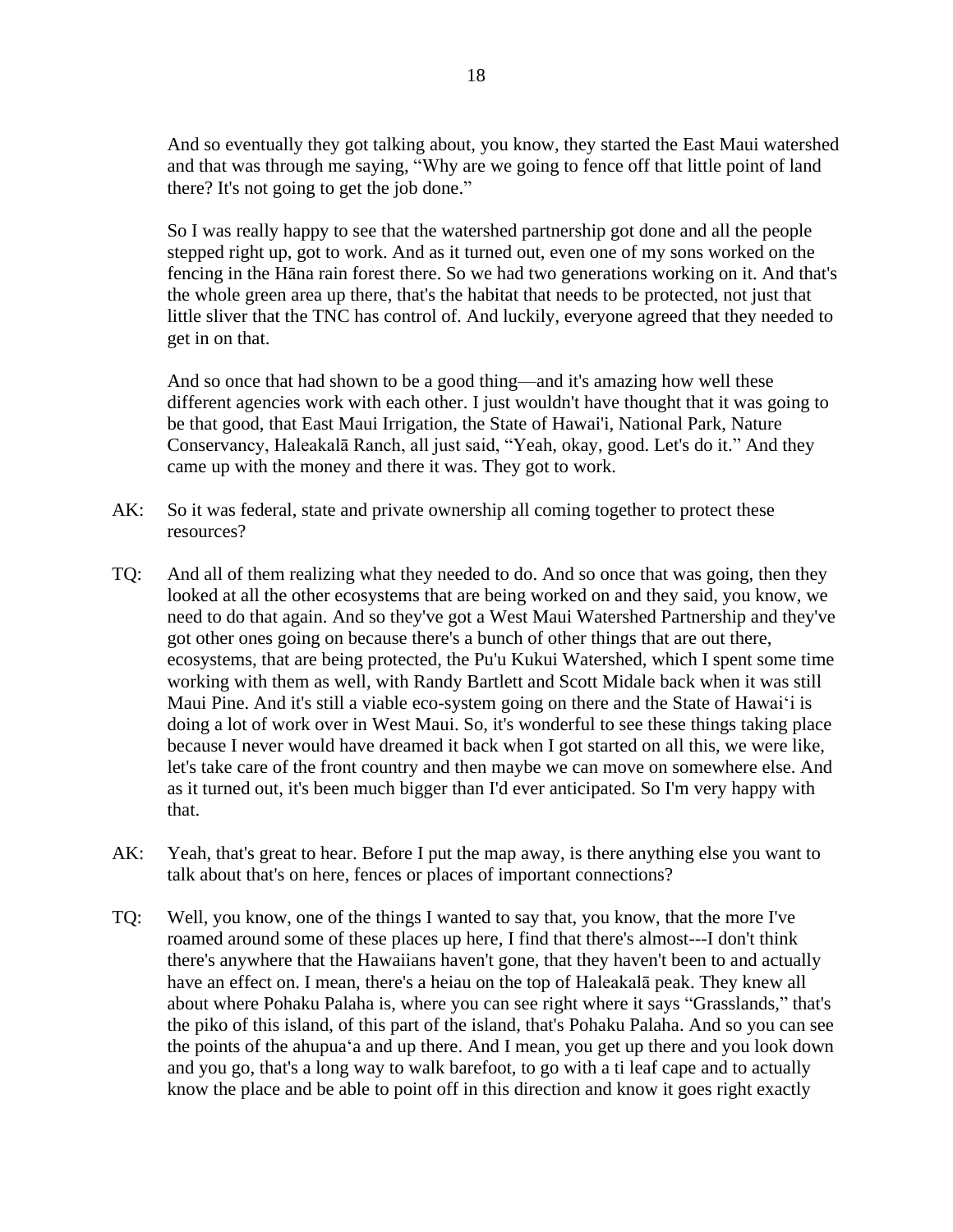this way. And this one goes right exactly over there. And that's your place, that's your place, and that's your place. You guys get along. And I've been constantly surprised, you know, when you get up to a place and you think, "Okay, finally I'm the first guy to ever be here," and you look around and there an alignment of rocks or there's something where you go, "Okay, I'm not the first one here and I never will be." So, it's quite wonderful to know.

And there were times that we'd be out in the middle of nowhere—and I wasn't there for this one—but just above where it says Kalapawili, one of the gulches there, I got a radio call and the guy goes, hey, there's pictographs here and I went, what? And he said there's pictographs there, they're not petroglyphs, they're pictographs. Somebody has, you know, and this is not anybody else, this is Hawaiian stuff, and they found a dry spot and done some pictographs, and they were home, enough to be up there and to be able to find it again.

There was a story about, you know, trails and stuff here that are kind of interesting and Koʻolau Gap, there was a story that there was a trail right about where the "U" is on Koʻolau, the second one. Right at the edge of the gap there that went on down to Keʻanae that there was a trail there, which has, of course, been lost. I've only talked to one person that that actually said, "I used to use that trail," or "My father did." But they don't need to use it anymore, and so it's just gone, you know, and some of the trails that the Hawaiians would come up, they would worship or they would come collect things if they needed. They just come straight up the mountain. They didn't go where the road is. If they were in Kaupō, they'd walk straight up the hill, if they were in Keʻanae, they would walk straight up the hill and they'd find their way back.

And even now, I remember at one point I was working up in the grasslands and I'd been dropped off by helicopter and I was there all day long working by myself and the clouds were blowing in and out, sometimes you could see and sometimes you couldn't. And I looked down in the clouds and it looked like a figure. You know, you talk about the ghosts and things up here. What's going on? And then there's more than one. There's a whole bunch of them, and this old man comes walking up to him and he goes, "Alright" now. That's Kīpahulu Valley over there, right?"

I go, "Yeah." Because it was right on the edge of Kīpahulu Valley looking down into it.

And he goes, "And that's Pohaku Palaha right over there, right?"

I went, "Yeah, who are you?"

And he wasn't finished, he was swinging a machete around and he goes, "okay," and he was pointing with the machete—he wasn't being threatening or anything—and he goes, "So, then let's say Hōlua Cabin would be off in this direction, right?"

"Yeah, that's exactly right."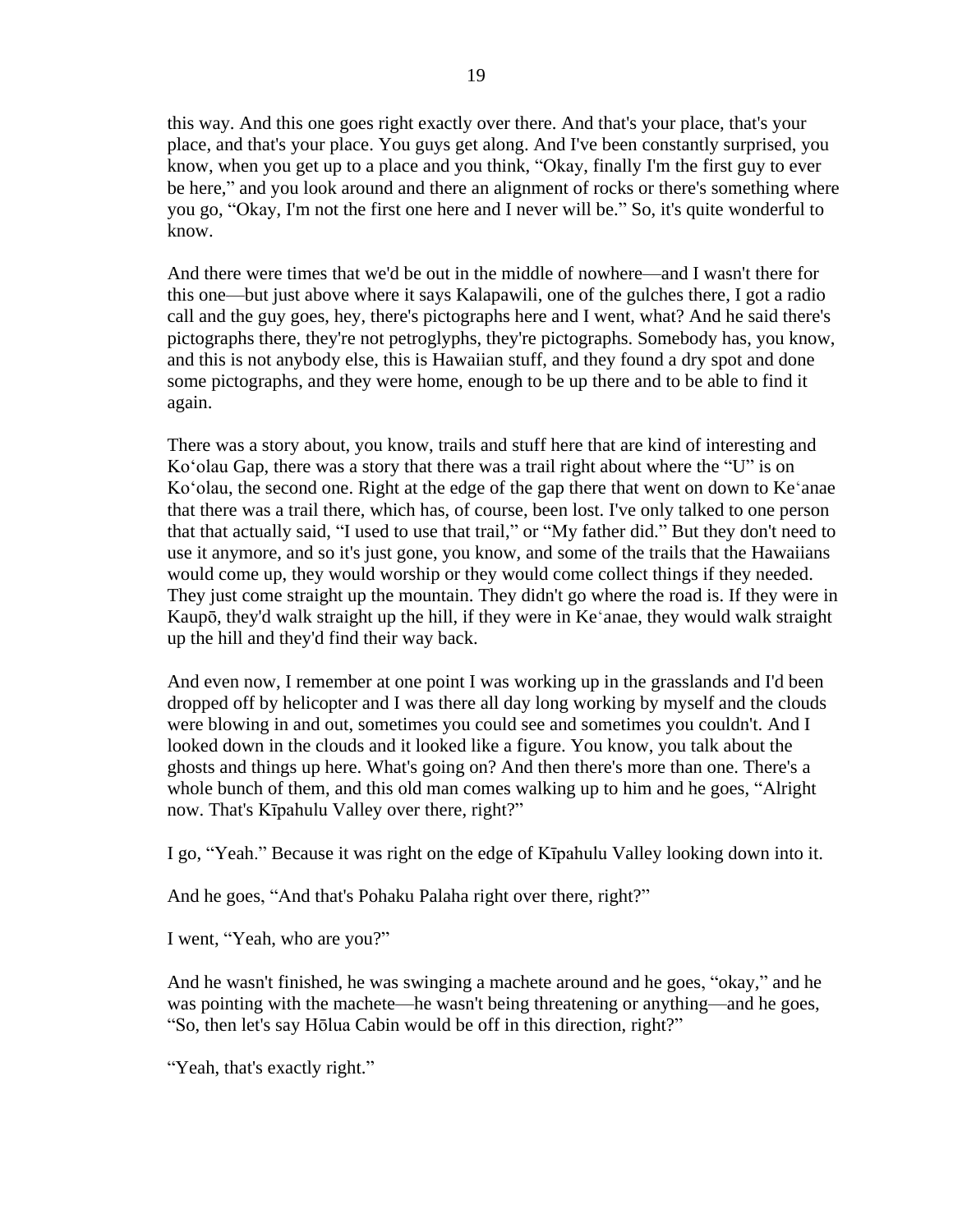Okay, he reaches in his pocket, pulls out a compass and he goes, "This thing works, I'm amazed."

And he just walked up from Nahiku, and he had a whole bunch of kids with him. And the kids were terrified, not one of them said a word, they just looked at me like what is Uncle got us into? And Uncle was perfectly, rubber boots, he was perfectly at home. And he said, "Okay, my brother's over at Hōlua, and we need to get there before dark. Let's go, boys."

And his name was Lawrence Oliviera. And he was a legend for having been there from way back in the CCC days when they built the cabins and everything else. It was the only time I ever met him, but I was just so astounded, you know, I sort of stood there with my mouth open for the next 20 minutes or so, just kind of going, "Wow, did I just make that up or was that real?" So he walked across the ridge there and down the side and across over to the cabin to take the kids to go see his brother. Pretty amazing.

- AK: That is amazing.
- TQ: So, I mean, things like that would happen once in a while where people would be able to just know their way. Anyway, fun with fencing.
- AK: Were you ever in the park during a major weather storm? I know it can get pretty rough.
- TQ: I've been up there in some pretty ugly weather. Yeah, I missed the storm of 1980. I stayed home for that one, but, you know, I've been up there in some pretty ugly weather, it can be really, really ugly. Cold and windy, 100 mile an hour winds and sideways rain. Nasty.
- AK: Anything else with the map that you'd like to share, or we can keep it up the whole time, if you'd like.
- TQ: Well, just one of the questions that you had was the newer lands that park is acquired.
- AK: Yeah, Nuʻu and others.
- TQ: Yeah, Nuʻu and Kaʻapahu and then they got some pieces of Kīpahulu at one point when the Nature Conservancy had picked up some stuff. And I think they ended up with some of that. They bought a bunch of pieces of property and they cleared title on it and gave some of it to the National Park, which was added to the Kīpahulu section of the park. But the pieces that they've recently acquired are pretty much not open to the public at this point, and I don't know when they will be. But they're good pieces, you know. I've hiked both of them, pretty a lot. Not so much Kaʻapahu, but Nuʻu I've walked that quite a bit.
- AK: And Nuʻu is kind of this blue line area, is that right?
- TQ: I think so, yeah. I think that's about right, I think it goes a little further down to though. I'm not sure. I think that looks about right, yeah but I think it does go down further but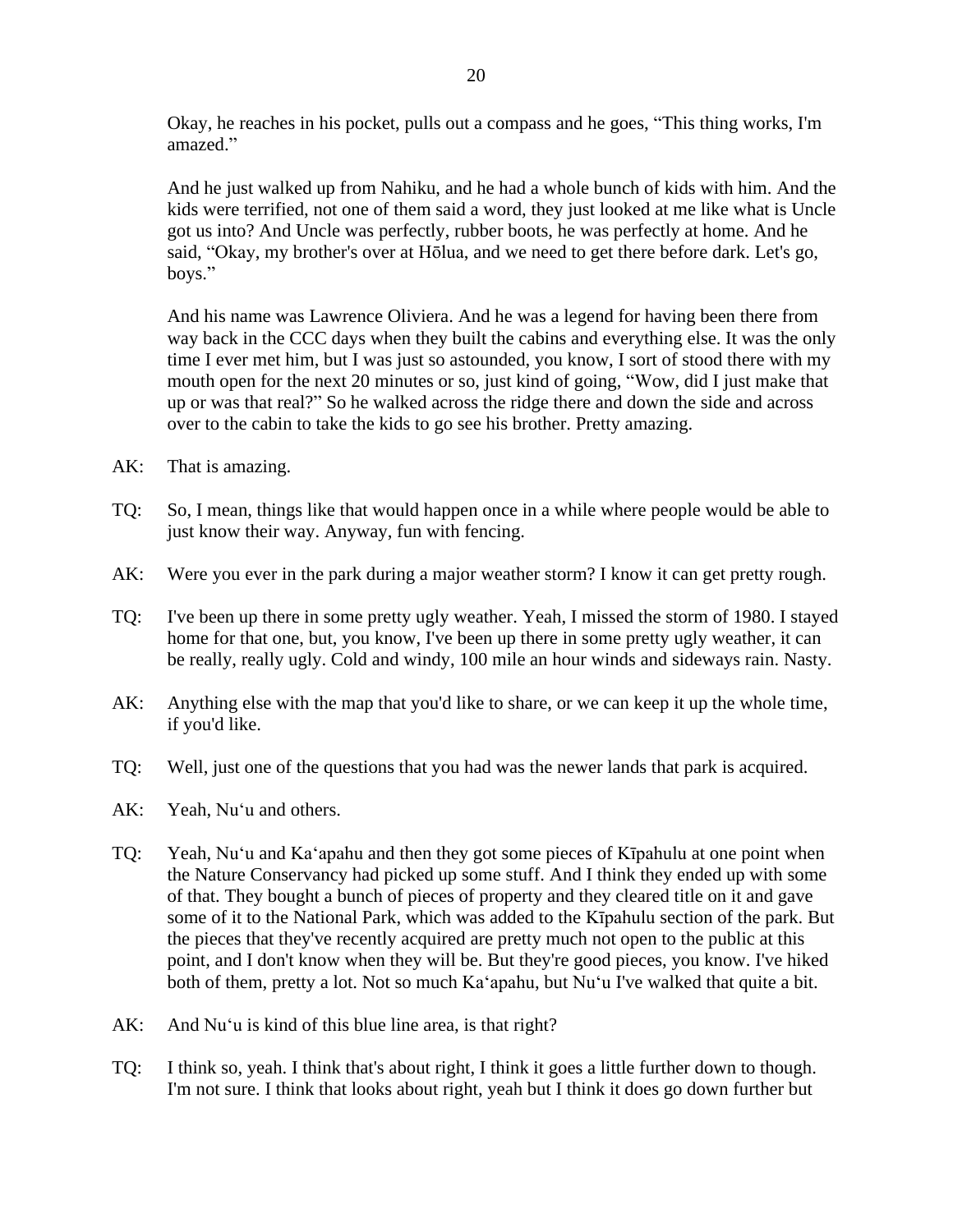maybe not. Yeah, because you can see the ahupuaʻa goes right to the ocean, and I've hunted goats there quite a bit.

- AK: When people are hunting goats, is it mainly by rifle?
- TQ: Yeah, rifles and bow and arrow.
- AK: Kind of shifting gears a little bit, but when you were there, did you notice any contention or tension between the resource management side and the recreational uses of the of the Park? I know you mentioned with helicopters and now they're limiting sunrise visitors, did those areas ever overlap?
- TQ: Well, that was more of the superintendent's kuleana. And there was some friction with the goat control that there were hunters that didn't like the idea. And they didn't like the idea of the fencing and they didn't want to stop hunting inside the National Park. There was a lot of that, both in the national park and with the Nature Conservancy time that I spent there was that there was a lot of people that didn't want to see control of the animals.

As far as recreational, I think the only tension that might have been there would be, you know, don't destroy the ecosystem because this is why the Park is here, which is kind of a no brainer, right? So that's the only thing that I can recall, unless you've got something specific.

- AK: No, no, and I think that was kind of the main question for that section anyway.
- TQ: Well, yeah, and of course, you know, you've got overuse of certain parts of the resource and, you know, like Seven Pools and the front country of Haleakalā and people going down Sliding Sands and that sort of thing, you know, whether or not they're going to obey the rules. And, you know, throwing trash and cutting trails and causing erosion and taking things, you know, picking Silver Sword because they've never seen one before or something like that. But, you know, just your normal human interactions.
- AK: Yeah, and I think switching gears a little bit, I know we're going to kind of wrap up soon. I want to be mindful of your time. Going back a little bit to the educational outreach and volunteer programs that you were coordinating, I'm wondering how the programs and activities changed over time that you've noticed and maybe what were some of the the volunteering activities that you were involved in? I know you mentioned weeding management.
- TQ: Weeding, fence construction, pretty much whatever they needed, you know, whatever was needed by the National Park. And sometimes they'd sort of custom make work projects for, say, the Sierra Club wanted to go in the crater, and so they'd say, OK, well, it just happens that we need Palikū painted. So we'll fly some paint in, if you guys will paint it and then you guys can have, you know, two days to go paint it and then the rest of the time it is up to you or whatever, you know. And so they would do that sort of thing.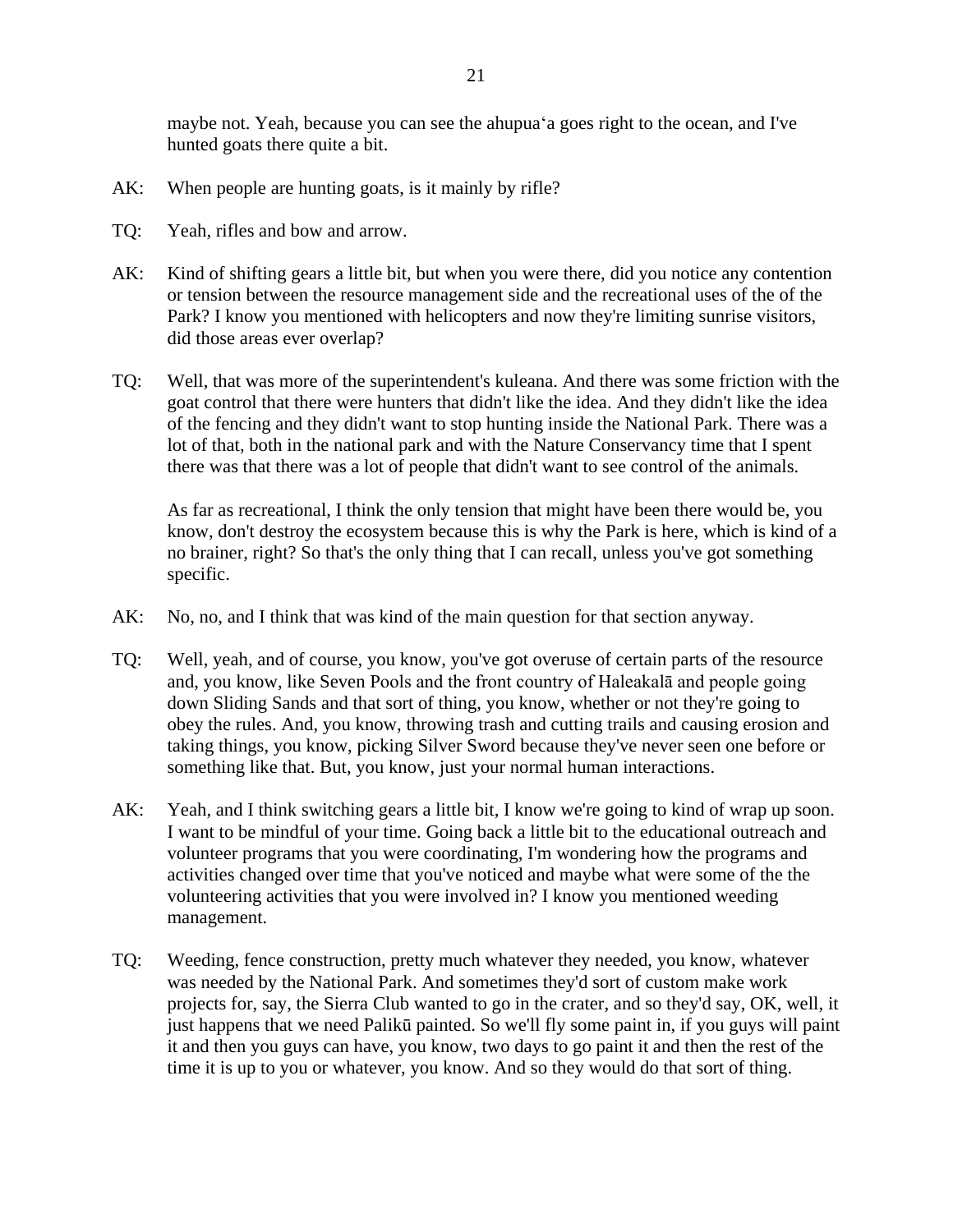- AK: Were the volunteers for this self-volunteers or did you guys recruit volunteers?
- TQ: Mostly self-volunteers. A lot of it was Sierra Club or it was hiking groups from Oʻahu who would want to come and and put together a group. Sometimes it was groups from Maui that would just say, okay, we've got ten people, we want to come up and do something, can you find some work for us and not make us sleep in tents? And so then they kind of go, okay, let's think about this and come up with, you know, that type of deal. I don't know if they're still doing it that way, but it was beneficial to both sides and it was a good thing as far as I was concerned.

It's gotten a lot more people and more need of management as far as how things are managed. Of course, with the Coronavirus and the rest of it, everything's kind of gone on hold, but lots and lots of people, you know, the bike tours, the bike tours have been, you know, a thorn in everyone's side for a long time. I mean, I shouldn't put it like that. It's been something to adjust to. And I think they finally---initially they were going from the very top and coming down through the Park, and there were enough injuries that they decided that, no, you can drive to the top, you can drive to the outside of the park, and then you get on your bikes at about 6,000 feet and then you ride down the bikes in there. And the bike's not in the park. It's not.

So that's been something that we've all had a lot of dialog about, because they can be really slow, they can block the road and you don't want to hurt them. You don't want to come across one that just drove off the road on their bike and hurt themselves. And it's a long way to send an ambulance, you know, and it's hard enough to drive up and down that road and not have people sitting on a turn and a bike waiting to take a picture of a cow or something like that, because they, sometimes, I think they just kind of put their brain on vacation when they come up and do things, you know, and it's things that they wouldn't do at home and they do them here. So, you know, it's just human beings being who they are.

- AK: Yeah, exactly.
- TQ: Are we going to go for a little more could we just take a little break?
- AK: Yeah, yeah, absolutely. We can take a break and we can talk another day.
- TQ: I'll talk as long as you want.
- AK: Yeah, we just have a few more questions.
- TQ: If we could just have five minutes. Oh, absolutely. Get a drink of water.
- AK: Sure.
- TQ: Okay, so should we do that now.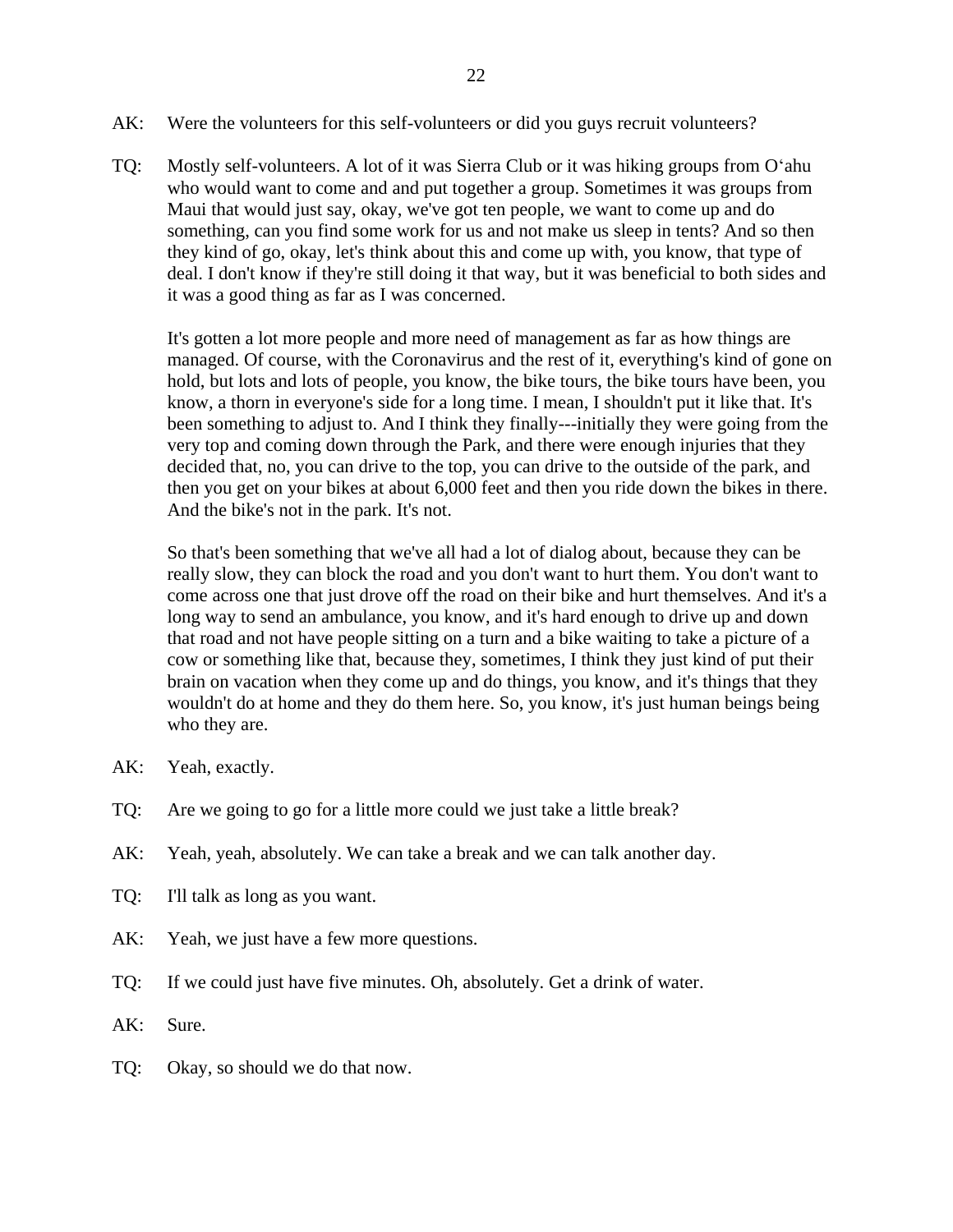- AK: Yeah, that sounds great. Okay, great.
- TQ: Okay. Okay. All right, thank you.
- AK: Thank you. I'm almost done. We're on the very last section.
- TQ: Well, like I said, I'll go as long as you want, so alright.
- AK: So I think maybe to kind of start wrapping it up a little bit. How do you feel your relationship with the Park has changed over time, before you started working there, as a volunteer, and then as a volunteer resource coordinator and your time with the fences.
- TQ: How has it changed? Well, it changed from a volunteer to an employee. And then as an employee, then when I worked for the conservancy, of course, I was a cooperator with Ron and with the National Park. And so we would talk over things and they actually let me use one of their radios, so that I was in contact with them since I had no radio and there were no cell phones in those days. And so then for emergencies, I was able to get out and be able to talk to them. And so that was a real godsend because, you know, I mean, I would go to places that I would show my wife on the map in the morning and I'd say, "This is where I'm going to go today. So remember that in case I don't come home, that's where to send the people." And that's serious. That that was all all we had, really. And so it was wonderful that they let me use one of the radios. And but again, these are kind of primitive radios. These were line of sight. If you were down in a hole, you couldn't get out. You had to climb up to someplace high enough that you could you know, you were in a straight line with their their station that would allow you to talk to them. So, that was good. They gave me the keys to their gates so that I could get into the places I needed to get into and. Maybe I shouldn't be saying that, but I gave them back, and we had a great relationship going.

Ron would talk to me about the fence routes, where to go. If there was something that our land shared in common, then we would talk about that. The law enforcement warned me at one point they go, "You know, we've been seeing the same car in Hosmer's Grove and I think he's got something growing out there in your land. So you might just be cautious."

And so then I would like, "Okay, great."

And then green harvest would fly and then he wouldn't be parking there anymore after they took everything. I mean, those guys, you never knew what to expect from those guys. And so it was nice that we could work together on that sort of thing, you know.

And in fact, when I was out there alone, I had a big, nasty dog that came with me that would back me up (laughs) and he knew how to circle around behind people if I was talking to him just to see if they were bad it made them nervous and so there were some times, yeah.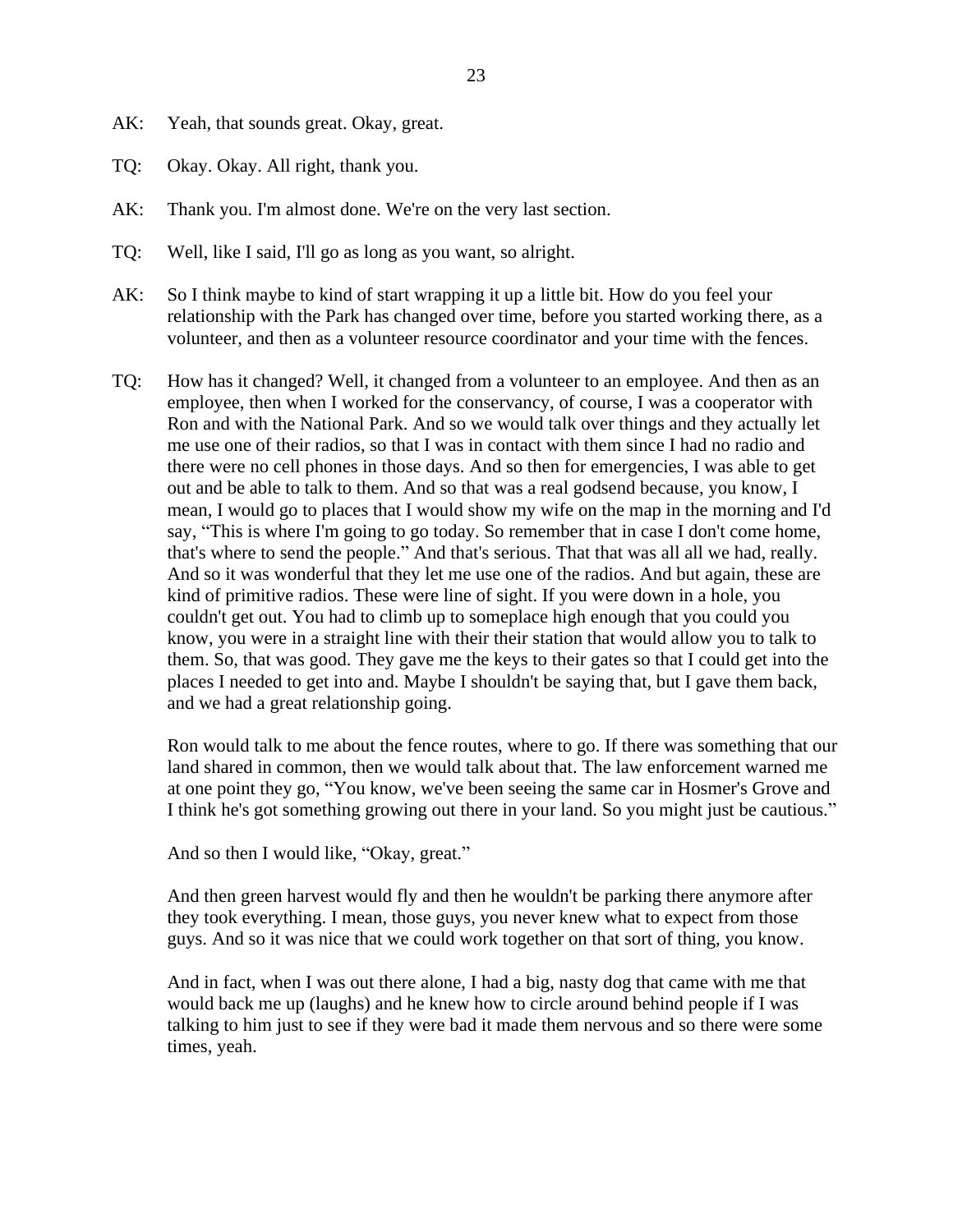But I worked I worked well with them, in fact, even to the current superintendent, we know each other and we're able to talk to each other and she was very helpful. This is Natalie Gates. When I was doing the fencing for Haleakalā Ranch, because I had to get to it through the National Park, and so she saw to it that I was able to park in the National Park and that their law enforcement wouldn't be upset with me doing that and that I could carry a weapon when I went up there. So that was okay to, which was also part of my job, if there were goats or pigs or whatever needed to be scared away. So I've had a good relationship with them.

They do change personnel a lot. And so you sort of have to keep keep track of who is doing what. And so sometimes they don't always remember to tell each other that, you know, especially in law enforcement, that there's this guy that goes in parks over here, so you don't have to worry about him. He's not a terrorist. And and so there's time that you have to go in there and you don't really even know when that personnel changes take place. So you need to kind of keep up to date with that, but they've been good to me.

And at one point, I invented a thing called a one-way gate for pigs, and that was you fence off a big area and you have pigs inside. They got to go somewhere, and so I made this gate with the idea that as they came to this breach in the fence, they would walk through, but they couldn't come back in. And so they would get themselves out of the place and you didn't have to spend hours and hours trampling everything down that you're trying to protect, trying to chase them away or shoot them or whatever. And so they helped me with the research and development on that, as far as baiting it, making sure it worked, that sort of thing.

- AK: Were those used throughout most of the park?
- TQ: They were used for a while and Puʻu Kukui Watershed brought several of them. And, you know, it's it was one of those specialty items that you don't get a lot of use or exposure; the numbers are low but they went in and they were made of fiberglass and it was a chute that they would just walk into the chute and they'd have no traction. They'd slide to the bottom of it and be outside. And then if they tried to run back up, they'd just burn rubber and they couldn't go through. And so it took some R&D to get that to be accepted and they were to some degree, but it was kind of like people eventually stopped having to fence pigs in, and so there are kind of no longer needed. I'm not making them anymore but the National Park helped me with that. They helped me, you know, put together my thing, and so that was just an example of them being helpful and good about things. And again, Ron Nagata has been the center of a lot of this now that he's the one that knew every figure and he would remember everything and he would stay at work late, late, late and get there early, early, early. He's dedicated.
- AK: Yeah, we're intending to interview him as well.
- TQ: Yeah, good.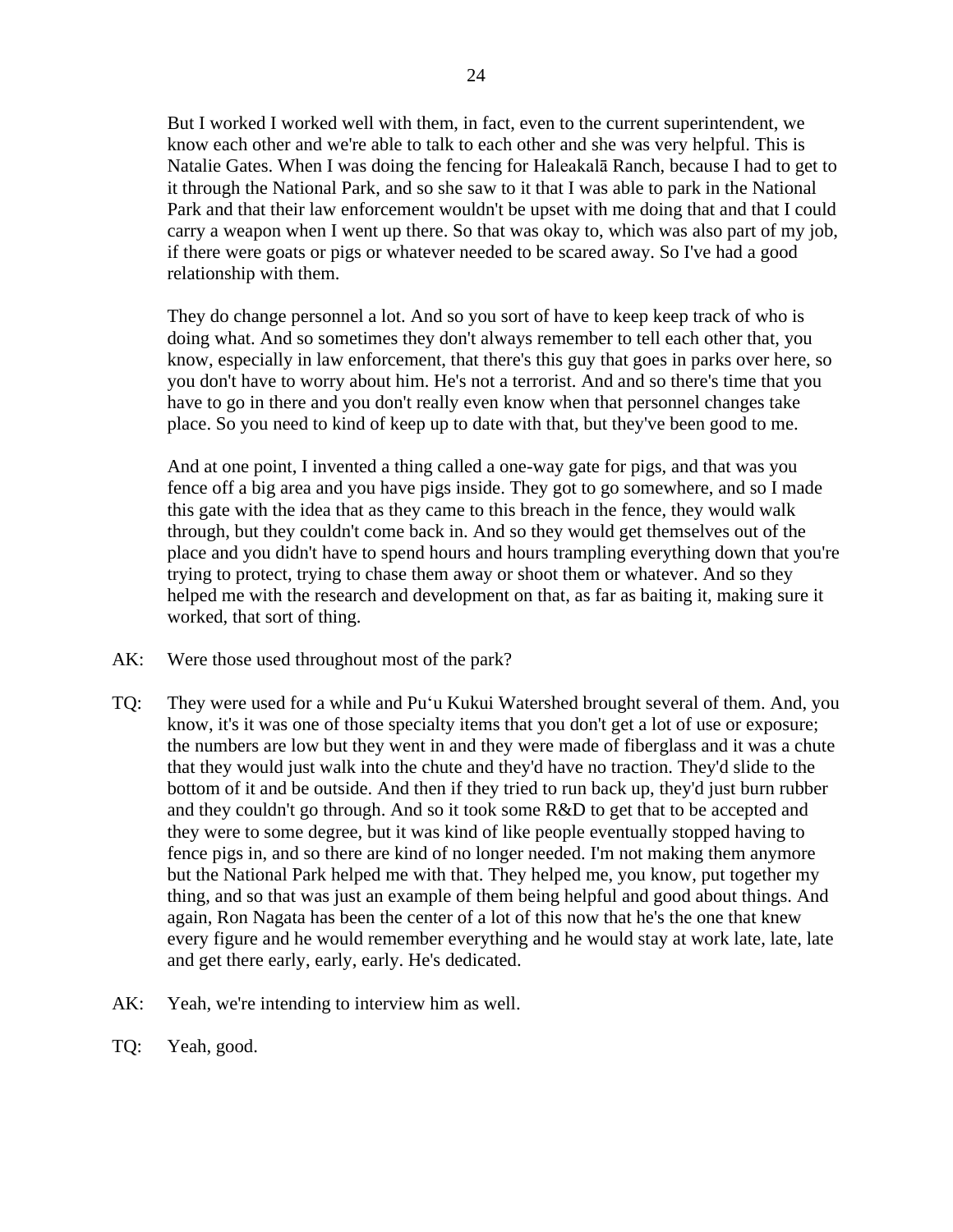- AK: I was just going to kind of add to what you were saying and, you know, I think you maybe touched on this a little bit earlier, but were there certain areas in the park that you felt closest to or were there any plants or animals that were particularly special to you? I know you mentioned a few different types of birds. . .
- TQ: Well, the birds are always just the most gorgeous thing that you can come across. You know, you've got the iʻiw's that are just so beautifully crimson and you've got the crested honey creeper and then the, I never saw a poʻouli, but I saw plenty of parrot bills and just the entire ecosystem, it was just so wonderful.

And some of the, plants, the cyanias, and the more unusual plants and where they would grow, you know. You'd find things on the side of a cliff, the only time you could really see them would be hovering thirty feet away in a helicopter. And you look at them, and, just got, I wish the goats hadn't eaten all the rest.

But, you know, as far as places that I loved in the crater, every one of them, you know, everything there; it's hard to pick out one place that was my happy place. Pretty much all of it and again, it can be a very harsh mother too. When the crater is not in a good mood, you don't want to be there, like when you're cold and wet and miserable and your pack just took on 10 pounds because it's got so wet and, you know, you still have a long way to go. Bu there's other times, like I said, that you can just lay down on the grass and take a nap, you know, and it's just wonderful.

And, you know, seeing the ecosystem, seeing things improve, it's been really beneficial to me just being able to climb up on top of a fence and take a picture right down the fence and the outside is all ground down and eaten up and washing away, and the inside is coming back. And the plants are showing up. They haven't been planted there, the seeds were just there and things like the sandalwoods, the favorite, favorite, favorite tree of the goats to eat, they'd eat the bark off of it, they'd eat the twigs, every little sprout that come out of it, they just gobble it up. And now it's growing right down on the ground and the goats aren't eating it. And the māmane and the silver geraniums and the, you know, the pilo and everything else, that are pretty much gone when the goats are able to get to them.

And it's so interesting, when I was walking to the job of the Haleakalā Ranch job, I had about, I don't know, a third of a mile that I would walk through the National Park, and there were more birds, there was more life, and then you'd cross over to the national park or to the ranch, and there was some pukeawe and there were some dead māmane trees and not much else until you found them. And a lot of times they would be so eroded out at the base of the trees that the trees had fallen. And, you know, it was just like especially the sandalwoods, because they like soil and they would be sitting there and you'd see just all these this cluster of roots going down. And I was like, well, I'd like to build up around it, but then that'll give the goats something to stand on. So I had to just leave them.

But, you know, you'd find archeological sites and you'd find things where, uh, the Cowboys had come up back when it was cowboy days and building stone walls and using the natural barriers as part of their walls and just keeping in mind that these guys had to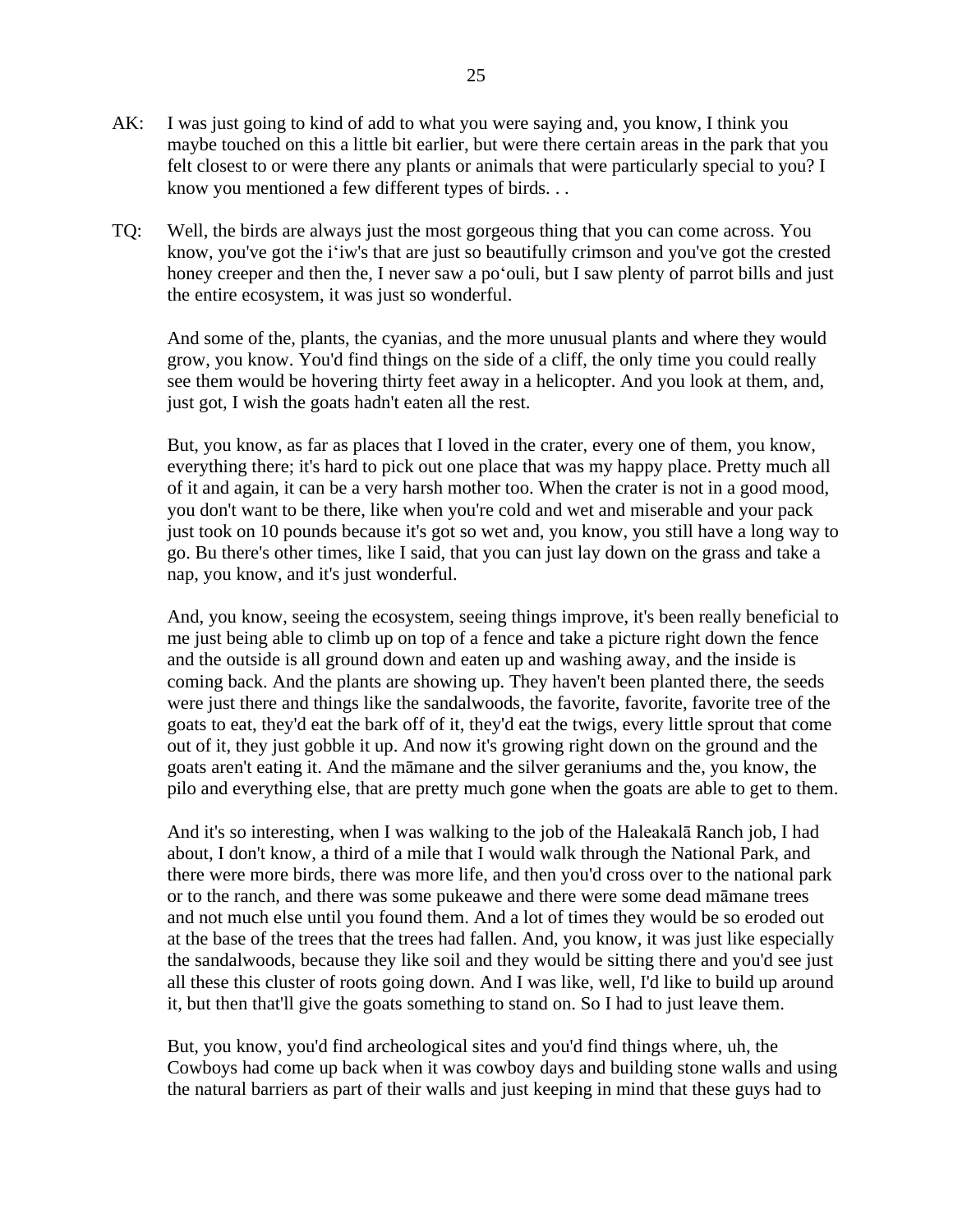come up on a horse. They'd be on the horse a long, long time just to get to where they were and there were some places where the the old fences, you'd find an old fence and there'd be. . . . One of the old timers many years ago was telling me how they had sent him up there with a coil of wire and a boring tool, not even a brace and bit, it was a stick that had a drill in the center of it and an axe. And they'd say, okay, now you cut down this tree over here and you split it into four and that's your four posts and you drill five holes in the post once it's in the ground. And then that would be where you put the wire, you put the wire through the holes in the post and that's your fence, and you go do that for the next week, for the next three weeks, or the next three months. And the same guys coming up, building stone walls, and the stone walls would be rocks bigger than me and they'd roll them into place and that would be the basis, the heart of the wall. And then they would build the wall up and that would keep the animals back. But in many places, the erosion would be so extreme that it would fill right up to the top of the wall. The soil would just back up right at the wall, so you'd more of a ramp coming off than anything, at least by now. Cool stuff.

- AK: Yeah, that's very interesting. Could you maybe talk a little bit about maybe two or three special moments that you've had in the park and then maybe as a sort of a secondary question, what do you feel were some of your most important contributions to the park during your your time there?
- TQ: Special moments. . . . There have been so many. Making it to the top of the hill and looking down and seeing everything in every direction, you know, you can look into the crater and you can see everything there, like I'm thinking of Kalapiwili Ridge up there where you're looking down into Koʻolau Gap. You can see over it, Keanae, you can see Hāna airport, you can see all the way down the gap to Honomanu Valley and all the way over to Kahului. And I'm just like, I'm on top of the world. This is so awesome.

And just, you know, other chicken skin times where you'd fine things and you just go, wow this guy came up here with tī leaf shoes, and he slept in this cave. And he came up here for what reason, you know, and then you find an ulu maika, and you go and he was playing! This wasn't all business. And it's made from the rock that's there, you know, because the rock is like it's hardened pyroclastic flow of the geology where it's got little particles of stuff in it. And you don't see rock like that anywhere else. And so it had to be made up there and you'd find these things that were like, he took the time or she took the time to make this thing up here. They came all the way up here.

And then finding camp sites like very, very old campsites and looking at them and going, okay. They'd always be close to water, they'd align the rocks, and they'd be along a place that you could find again. And finding these campsites and going so, was this coming up to go talk to Akua or was this a sandalwood camp because this is where the trees were? You know, just wondering where in Hawaiian history this fits, and who was who it was, and how they made it all happen, and this would be far from everything else where, again, you start thinking that maybe nobody else had been there and then you find a campsite, or you find an ulu maika or something like that, you know. And so it's just this sense of wonderment.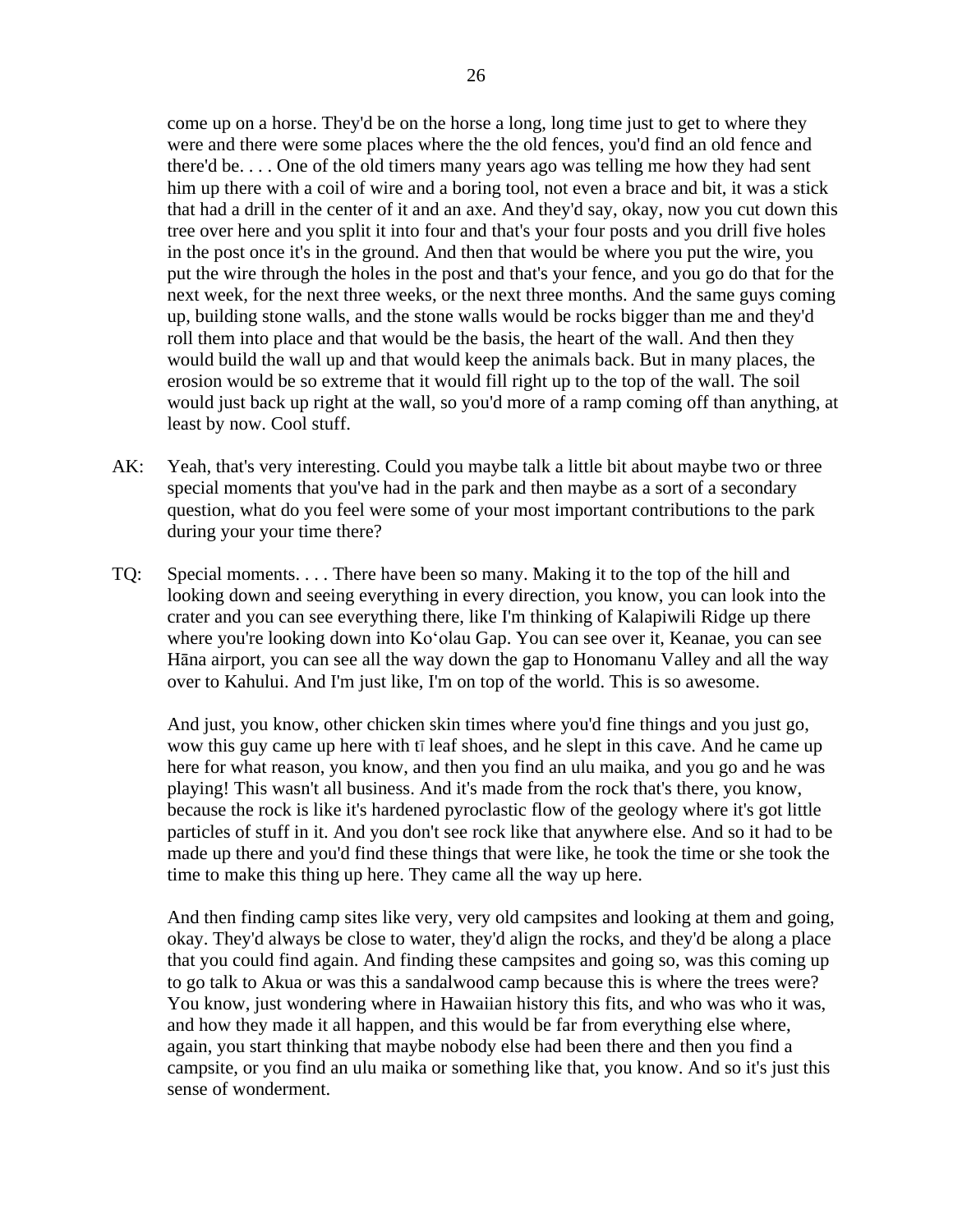You'd be walking one of the places on this ridge, I found just this one ridge went up there and it's like you just get this sort of chicken skin feeling and there's a series of very small ahu, maybe three feet tall and maybe even started with a rock that was already there. But maybe ten of them on top of this one ridge, and you're going, oh, wow, what's this mean? This is, you know, I hope I'm not violating anything, but then you look around and you can see everything. And, you know, there is one place that I found and I kept looking around and this was like jagged rocks all over the place and then there's a round one, and they go, well, that's a sling stone. Who's been throwing sling stones up here? And then you go on a little further and there's another one; what were they doing here? Can you hunt goats with a sling or what went on? And you know, you read some of the old accounts and it's like they'll be talking about a war and saying, yeah, they fought and fought and then they ended it up on Haleakalā and you go, wow, that high? They chased each other that far? It's not the only time I've found sling stones there were other ones in the Park, this is more outside the Park. But you know, you just kind of wonder about it.

There was a place in Kaupō where, of course, when the invaders came from the Big Island, Kaupō would be one of the first places they'd stop because it's the closest stop in Nuʻu and the first place where you could pull in your canoes. And there's one spot where it was a long steep grade and then a flat spot at the top, and so I'm out there walking around on the grid and I'm finding sling stones, and somebody climbed up to the top and had their ammunition. And as the invaders came, they stood up there and tried to pick them off as they were coming up because they, you know, they're protecting their homeland.

So anyway, just the history of the things and the natural history and just my sense of admiration for all the things that have gone on up there. Not that I really admire a war, but just that power and the ability of people to go so far and not just once, you know. I would sometimes find caves that were obviously habitated up in the cold zone and with a wall built up on one side just to keep it a little bit warmer. So what are they doing here? And, you know, finding some clues as to what they were doing, but this wasn't all the way to the top, this was just on the side. And I'd like to know what went on here. This is this is so awesome.

And just FYI, there's a wall that goes across Haleakalā Ranch, it's about three miles long and it's a stone wall built with these big stones, so I asked the ranch guys, "You know anything about that wall?"

"Well, we know it's there."

"Do you know why it was built there?"

"No, not really."

There's no straight lines and it was going across the grade, so it's not marking an ahupuaʻa and so it's like is that for cattle ranching? You know, because it stopped on one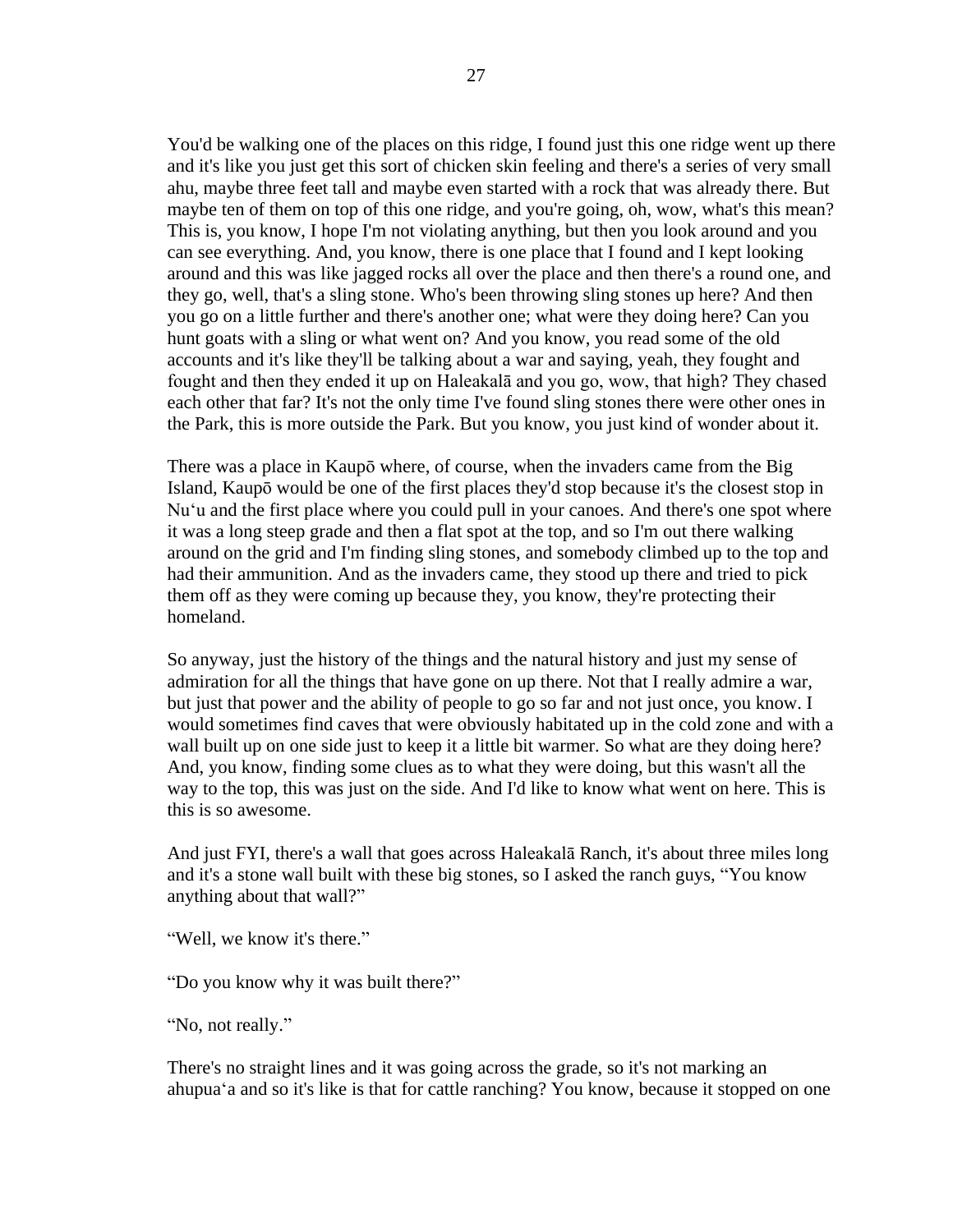gulch and then across the gulch, it didn't continue. So it probably had something to do with the cattle ranching, but that's not land that you'd really want to be riding a horse or chasing a cow through because it's you know, you can break your leg or and, and too far to go to. So, anyway those are some of my favorite moments.

- AK: Yeah, that's quite fascinating. And, whenever you're ready, the next question was what you feel are some of your biggest contributions to the park?
- TQ: Well, I built a lot of fence. And I like to feel that I have spent my career sort of undoing, well, my last job description was ecosystem restoration specialist. That's what they called me at Haleakalā Ranch, so I thought, okay, I'll take that. And you're basically looking at a piece of land and saying what needs to be changed here in order for this ecosystem to work. And it's certain plants have to be removed. Pretty much animals need to be taken away. Some research to actually know what's still there. They don't really completely know the habitat, they're following the ʻuʻau, it's the bird that nests at the higher elevations and they do it in a hole, and so the hole always smells like squid because they feed in the ocean and they come all the way up to eight, nine, ten thousand feet. And yeah, the petrel, I think that's what it is. And of course, because they live in a hole in the ground, they're prey to mongoose and cats. And it was one of the. . . . they talk about the bird catchers, the Hawaiian bird catchers, that was one of the birds that everyone loved to eat. They would get the young ones and so they would go up and they would get the birds out of there and they were all the way down to the ocean. They weren't just, you know, this is a remnant population that's still living up to Haleakalā. And so, I sort of keep my eyes open for those, and I know the national park does their best to control mongoose and rats and cats just so that the ʻuʻau can be taken care of.

And, you know, the contribution is that I'm trying to undo the sins of the fathers, perhaps, you know. Those that did what they did with the best of intentions. You know, whoever they were, you know, and like I said, it doesn't always turn out to be the way you thought it should be. And so things have to be undone sometimes. And so that's kind of a lot of what I've done in my life is trying to make things right. So, that's pretty much, you know, the best contribution I can say that I've done up there.

Building fences, I got Waikamoi reserve on its feet; they had nothing, they just had a map and they put me on salary and said, get to work and here's a plan for you except we just cut your budget and we were going to have two people and now we're just have one. And so I was like, okay, do the best I can and I established a trail system. I established a relationship with the national park. I built over a mile of fence for them. I got their volunteer program going. I got the cattle out of the forest. So, I feel pretty good about that.

And other than that, I helped with Puʻu Kukui Watershed, so they had a problem with pigs, and so they called a friend of mine and I and they said, first of all, we want to figure out how high up the mountain the pigs have gotten and then we want to build a fence there and keep them from going any higher. And so start on this ridge here, because it's a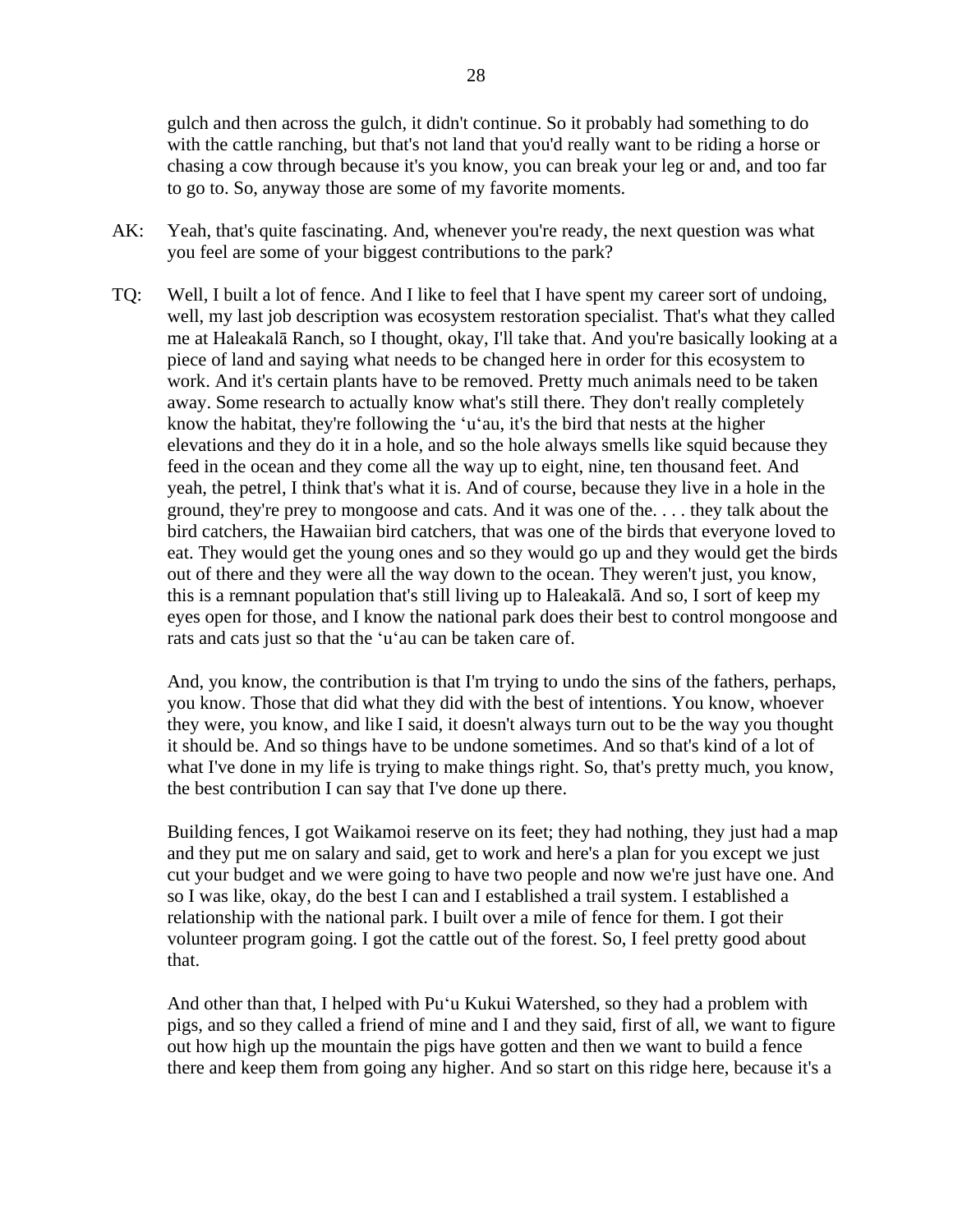series of ridges and valleys coming off of Puʻu Kukui, this is on the west side over where Kapalua and are you familiar with Maui at all?

- AK: Yeah, I am.
- TQ: Okay, so it's these big flat ridges. And so we would first of all find where the upper extent of the pigs and then we would find natural barriers on the top of the plateaus. And we would build the fence from one barrier to the next. And the valleys took care of themselves, but this is the ridges that we were covering. And, so they flew us up there and paid us to do it, and we built the fence right across and it was like you had to brush out a whole fence line and build the fence and hope that it worked.

And you'd find some interesting things when you do that. There were places where you knew stuff had been planted, you know, that Hawaiians would have a makai residence and a mauka residence, and sometimes the mauka was for if, there was a war, you could run away from the war or you could, at least maybe just go there in the summer or whatever. But we'd find a few of those, you know, that still had bananas, sweet potatoes and all this stuff just kind of waiting. Kalo sitting there. You know, just growing because these are nice, wet, lush places, and so they'd have their their own place to come back to whenever they needed to retreat during famine time or whatever. And so those places would show up and then there are other odds and ends that we came across that we're just like, can you believe this?

- AK: I'm sure. Are there any sort of future directions you'd like to see the park going or any issues in particular that are important to you?
- TQ: Well, I think they've got their hands full now with just so many people. You know that tourism has gotten to the point where there's so, so many people coming. And how to handle them, how to let them have the experience, let them understand what this is all about and why it's important and why we make such a fuss about ecosystems and about habitat and, you know, who cares about this little butterfly or who cares about this tiny little birdie that you can't even eat? You know, it's like we care because this is all more important, you know. And so to be able to get that message across and to be able to have people to show appreciation for it all. I think that's their big thing now.

But they've got people that have to maintain those thirtymiles plus of fences that they've got to get out there and, you know, find where they are. And, you know, if the goats get in, they've got to go get the goats and make them go away and they have a whole crew that takes care of that, and they have they have their ways and they have to do fence checks, they have to replace pieces of fence that, you know, maybe rusted out or, you know, it has to be redone. And these guys are capable of maintaining it. But it was just making thirty-three miles of fence in a few years, that's an awful lot of fence and especially in the rough terrain that they were in. If you can drive a tractor then it'll go a lot quicker, but there's virtually none of that that you use tractor. You know, this this is really rough stuff. So, I think they've got their maintenance together.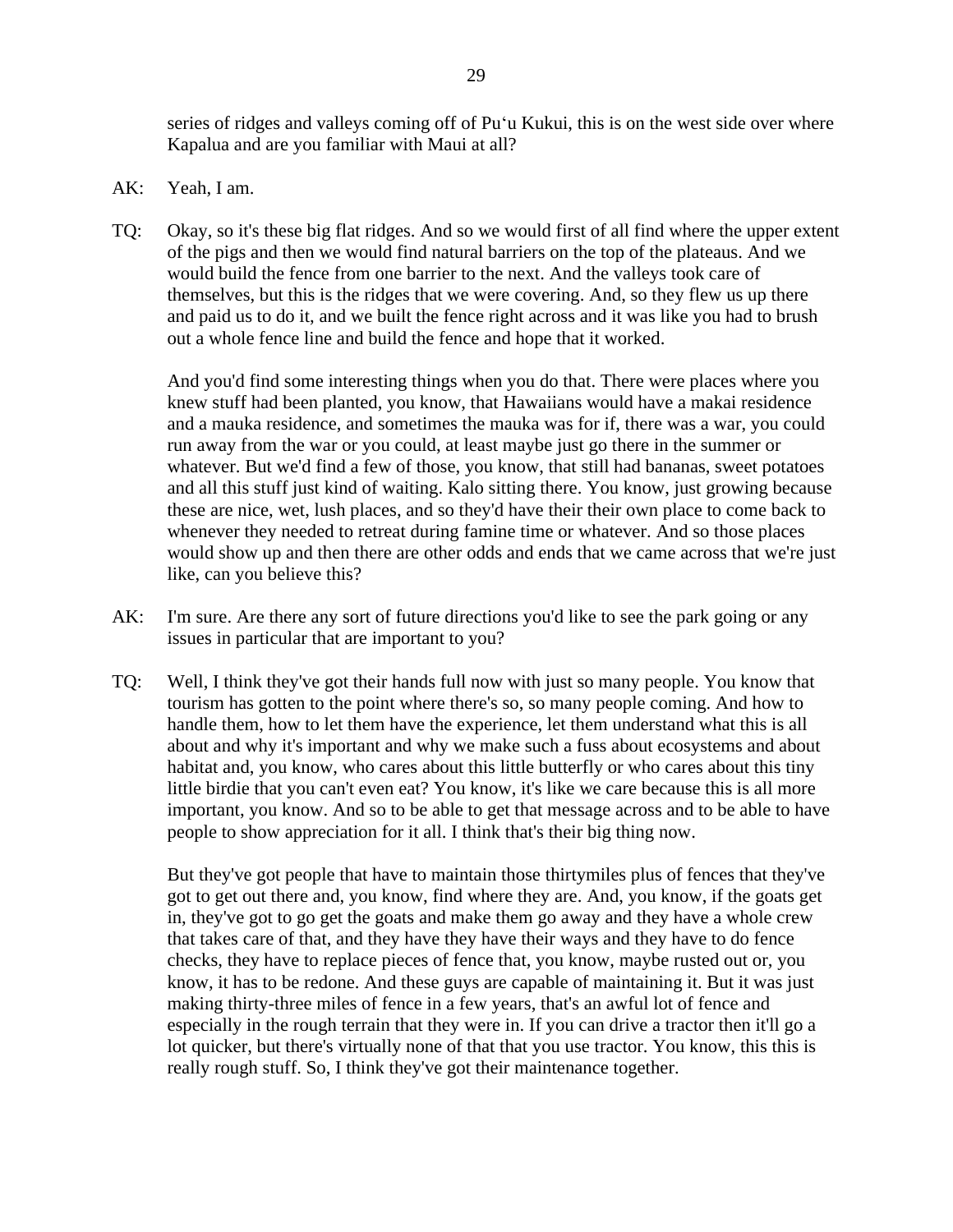Financially, they used to get their appropriations every year and then they started charging admission, and the whole idea of charging admission didn't get them any more money. If, you know, they didn't get to keep it. They were just charging admission and then they were still asking for an appropriation. And the money that they collect goes to the all the details that works for collecting the people that work in the booth, and all the paperwork and everything else that goes with it. That pays for itself. But the rest of the money, as I understand it, goes into the general fund and then they still have to ask for money to run the Park. And so, it's not easy money and but they've got more people to deal with. They've got things like the bike tours, you know, suddenly their EMTs are much more busy than they were to begin with because of that. And, you know, with security threats, you've got to go through the National Park to get to all the Star Wars stuff that's up there. And, you know, we don't really even know what those guys are doing up there completely, you know, a lot of it is is getting more knowledge, and I believe it was Haleakalā that found that that crazy thing in space that was coming toward the earth. I forget I was trying to remember the name of it this morning, but they found it. They were the ones that checked. Do you remember the name of it?

- AK: No, I don't remember.
- TQ: The name meant explorer or traveler or something. It just completely blew the whole stargazing population away and they were the ones that found it so... but still their law enforcement have to— what got me started on this was—they have to protect those people up there if there's, you know, terrorists or whatever that find out that there's something there that they want to blow up. The first line of defense is law enforcement at Haleakalā. And it's a long, long way for the Maui police to come on up there and try and do something. So, and I'm not suggesting that there's anything nefarious or weird going on up there, but I just don't know what's going on up there. But it could very well be something that someone would want to sabotage. So, the National Park, you know, are a little bit touchy when you go up there, at least the law enforcement is. But, you know, it could just be that they need to be on the watch all the time.

Other than that, you know, it's just overuse of the resources, what has to be carefully watched and Kīpahulu more so since so many tourists drive through the Hāna Road and they stop in there and they hike up to the Seven Pools and that sort of thing and there's a lot of need to just stay in control. Don't let the ecosystem fall apart. And take care of what needs to be dealt with over there.

- AK: Wow, it's been wonderful listening to you.
- TQ: The motor mouth started.
- AK: No, that's great. Are there any final thoughts? I don't have any more questions but anything else you'd like to share?
- TQ: I'm flattered that you wanted me to be here, so I appreciate that very much. And it adds extra value to the work I've done in my life. So thank you very much.